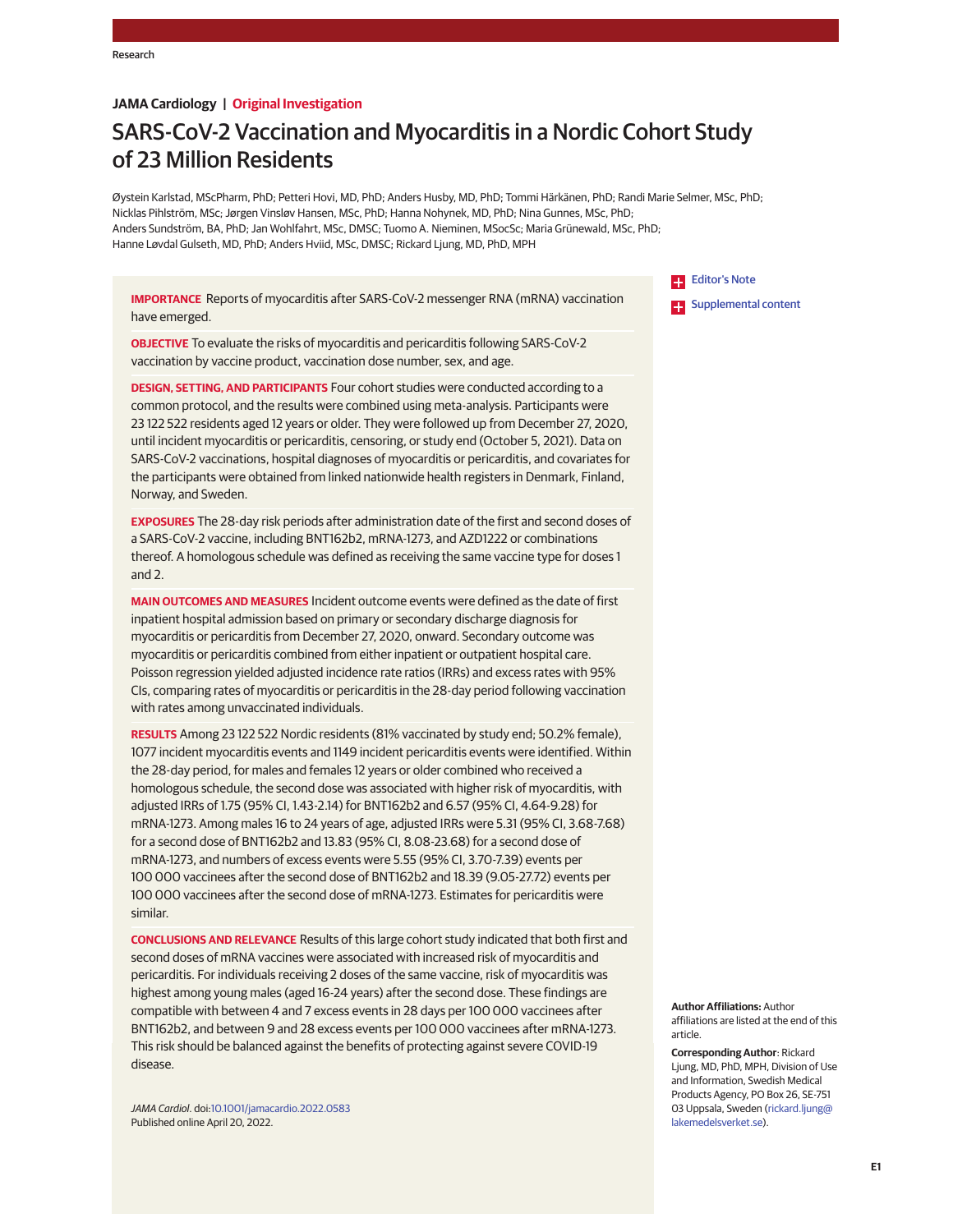he European Medicines Agency and European Commission have, by October 2021, approved 4 vaccines against SARS-CoV-2: BNT162b2 (Pfizer-BioNTech), mRNA-1273 (Moderna), AZD1222 (AstraZeneca), and Ad26.COV2.S he European Medicines Agency and European Commission have, by October 2021, approved 4 vaccines against SARS-CoV-2: BNT162b2 (Pfizer-BioNTech), mRNA-(Janssen). The Nordic countries have primarily used the 2messenger RNA (mRNA) vaccines BNT162b2 and mRNA-1273. These vaccines have been shown to be efficient and safe, although cases of myocarditis or pericarditis during the first weeks after vaccination have been reported.<sup>1</sup>

Case reports, surveillance data, and other reports from the US, Israel, and Canada indicate an increased risk of myocarditis after vaccination with SARS-CoV-2 mRNA vaccines, higher after the second dose, especially in younger men.<sup>2-9</sup> Data from Canada and France indicate more cases of myocarditis after mRNA-1273 than after BNT162b2, but this remains to be elucidated.<sup>10,11</sup>

In nationwide cohort studies in Denmark, Finland, Norway, and Sweden, we evaluated the risks of myocarditis and pericarditis following SARS-CoV-2 vaccination in a combined population of 23.1 million individuals. High-quality nationwide registers enabled us to evaluate the risk by vaccine product, vaccination dose number, sex, and age.

## **Methods**

#### Setting and Data Sources

We conducted population-based cohort studies in 4 Nordic countries (Denmark, Finland, Norway, and Sweden) using linked data from nationwide health registers on SARS-CoV-2 vaccination,myocarditis and pericarditis diagnoses, and other covariates (eMethods in the Supplement). All Nordic residents are assigned a unique personal identifier at birth or immigration, enabling deterministic linkage between registers. These countries have universal and tax-financed health care systems, and reporting to national registers is mandatory, providing near-complete follow-up of all residents over time.<sup>12,13</sup> Each cohort study was analyzed separately according to a common protocol, and the results were combined by metaanalyses. On the basis of current law in each of the countries, this register-based research was conducted according to the laws, regulations, and authority permits, and informed consent from individuals was not applicable (eMethods in the Supplement).<sup>14</sup> The requirement for obtaining informed consent was waived because all data are publicly available. This study followed the Strengthening the Reporting of Observational Studies in Epidemiology (STROBE) reporting guideline.

#### Study Population

We included all persons who turned 12 years or older in 2021, were residents on January 1, 2017, and were alive and still residing within the country on December 27, 2020. We excluded 20 211 persons with any myocarditis or pericarditis in inpatient or outpatient hospital care from January 1, 2017, to December 26, 2020 (eMethods in the Supplement).

## SARS-CoV-2 Vaccination

The Nordic countries implemented national vaccination campaigns against SARS-CoV-2 from December 27, 2020, providing

## **Key Points**

**Question** Is SARS-CoV-2 messenger RNA (mRNA) vaccination associated with risk of myocarditis?

**Findings** In a cohort study of 23.1 million residents across 4 Nordic countries, risk of myocarditis after the first and second doses of SARS-CoV-2 mRNA vaccines was highest in young males aged 16 to 24 years after the second dose. For young males receiving 2 doses of the same vaccine, data were compatible with between 4 and 7 excess events in 28 days per 100 000 vaccinees after second-dose BNT162b2, and between 9 and 28 per 100 000 vaccinees after second-dose mRNA-1273.

**Meaning** The risk of myocarditis in this large cohort study was highest in young males after the second SARS-CoV-2 vaccine dose, and this risk should be balanced against the benefits of protecting against severe COVID-19 disease.

free vaccinations to all residents. Phased distribution plans were implemented, prioritizing vaccination of individuals at highest risk of COVID-19 complications (ie, nursing home residents, health care workers, and older adults). Denmark, Finland, and Norway almost exclusively used mRNA vaccines after full or partial discontinuation of AZD1222 in March 2021 because of serious but rare events of thrombosis with thrombocytopenia.15,<sup>16</sup> Sweden used AZD1222 for a majority of the population older than 64 years and mRNA vaccines in other age groups. The vaccine Ad26.COV2.S had very limited use. The Nordic countries vaccinated approximately 6 times more individuals with BNT162b2 than with mRNA-1273 because of higher availability of the former vaccine. We studied risk of myocarditis and pericarditis in 28-day risk periods after the administration date of the first and second dose with BNT162b2, mRNA-1273, and AZD1222 (Figure 1). A homologous schedule was defined as receiving the same vaccine type for doses 1 and 2.

#### Myocarditis and Pericarditis

We defined incident outcome events as the date of first hospital admission for myocarditis or pericarditis from December 27, 2020, onward. The primary outcome was amain or secondary diagnosis of myocarditis at discharge from inpatient hospital care. Secondary outcomes were a main or secondary diagnosis of pericarditis (inpatient hospital care) and a main or secondary diagnosis of either condition (myocarditis or pericarditis) combined from either inpatient or outpatient hospital care (eTable 1 in the Supplement).

#### **Covariates**

We used the following covariates for adjustment and stratification: sex, age, calendar period, health care worker status, nursing home resident, and 5 comorbidities (pulmonary disease, kidney disease, autoimmune disease, cardiovascular disease or diabetes, and cancer) defined by diagnoses before the start of follow-up (eTable 2 in the Supplement). We also adjusted for verified SARS-CoV-2 infection before December 27, 2020, whereas infection after this date was a censoring event.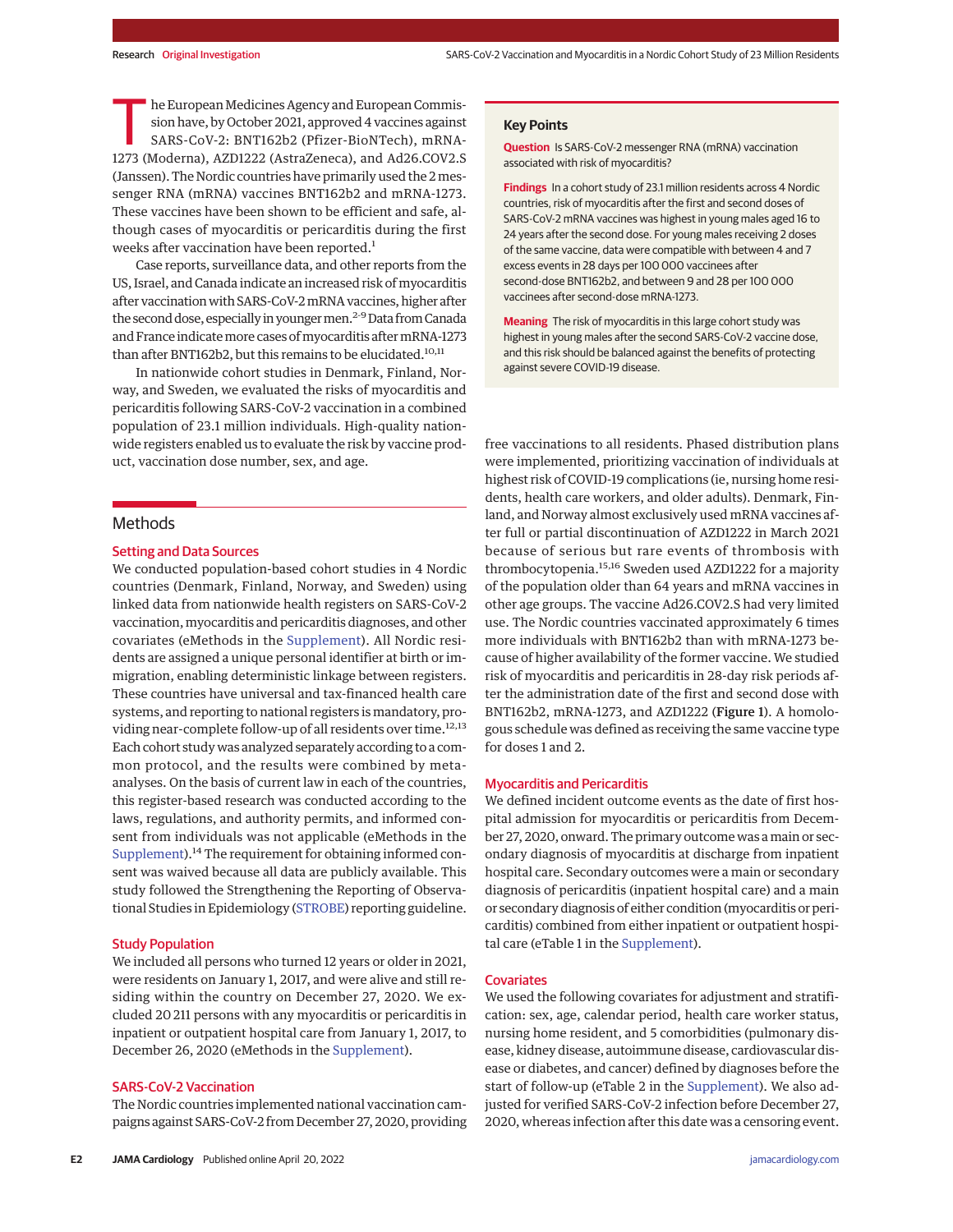#### Figure 1. Schematic Illustrations of Follow-up Time Windows in the Cohort Study



A, Example of an individual who was vaccinated with a first dose on May 20, 2021, and followed up 0 to 28 days from first dose, and vaccinated with a second dose on June 25, 2021, and followed up 0 to 28 days after a second dose. B, Example of an individual who was not vaccinated and was followed up until the end of follow-up on October 5, 2021.

We defined having SARS-CoV-2 as the sample date of a positive reverse transcriptase–polymerase chain reaction or lateral flow test.

## Statistical Analysis

We took advantage of the longitudinal information in our national cohorts to calculate exact unvaccinated and vaccinated person-time at risk for each individual (Figure 1). We started follow-up on December 27, 2020. Each individual was followed up until first outcome event of interest or a censoring event, defined as first occurrence of a positive test result for SARS-CoV-2 infection, receiving Ad26.COV2.S vaccine, receiving a third dose of any SARS-CoV-2 vaccine, emigration, death, or country-specific study end (latest October 5, 2021). Individuals contributed person-time as unvaccinated until the first vaccination. After each first or second dose, individuals contributed person-time in a main risk period of interest defined as day 0 up to and including day 28 (Figure 1). The resulting follow-up periods and numbers of myocarditis and pericarditis cases were aggregated for all individuals according to vaccination status (ie, unvaccinated, risk period after first dose, and risk period after second dose).

We used Poisson regression for the number of events to estimate incidence rate ratios (IRRs) with 95% CIs, comparing rates in the risk periods after vaccination with rates in unvaccinated periods. We took potential confounding factors into account by adjustment in 3 models. Model 1 included adjustment for sex and age group (12-15, 16-19, 20-24, 25-29, 30-39, 40-64, and ≥65 years). Model 2 included adjustment as in model 1 and for health care worker status, nursing home resident, and the aforementioned comorbidities. Model 3 included adjustment as in model 2 and for calendar periods (December through March, April through June, and July to the study end). We used model 2 in the main analyses, whereas models 1 and 3 were used for sensitivity analyses. We included subgroup results according to sex and age (12-15, 1624, 25-39, and ≥40 years). Analyses were conducted in Denmark and Sweden with SAS, version 9.4 (SAS Institute Inc), in Finland with R, version 3.6.3 (R Foundation for Statistical Computing), and in Norway with Stata, version 16.0 (StataCorp LLC).

## Meta-analyses

Meta-analyses of the IRR estimates were based on randomeffects models implemented using the mixmeta package<sup>17</sup> of R.<sup>18</sup> We tested the homogeneity of country-specific estimates using the Cochran Q test,<sup>19</sup> calculated the pooled incidence rates using the sum of events and person-years in the countries, and calculated the pooled excess rates using the pooled incidence rates and IRR estimates. For the CIs, we used the delta method, assuming independence of the incidence rates and IRR estimates.

#### Supplementary Analyses

In a complementary analysis, we studied incident myocarditis within 28 days following SARS-CoV-2 infection from August 1, 2020, to end of study. We also studied risk of myocarditis or pericarditis in a shorter 7-day risk period. Furthermore, among myocarditis cases, we estimated the proportion of patients discharged on day 4 or later and the proportion of cases in which the patient died within 28 days of the admission date, using the Kaplan-Meier estimator. Among myocarditis cases after vaccination, we calculated the median time from vaccination to outcome (hospital admission date).

#### Results

Across4Nordic countries,23 122 522residents (49.8%male and 50.2% female) were followed up from December 27, 2020, to October 5, 2021, at the latest. By study end, 17 129 982 residents (74%) had received 2 doses and 1 681 930 residents (7%) had received 1 dose of SARS-CoV-2 vaccines. By study end,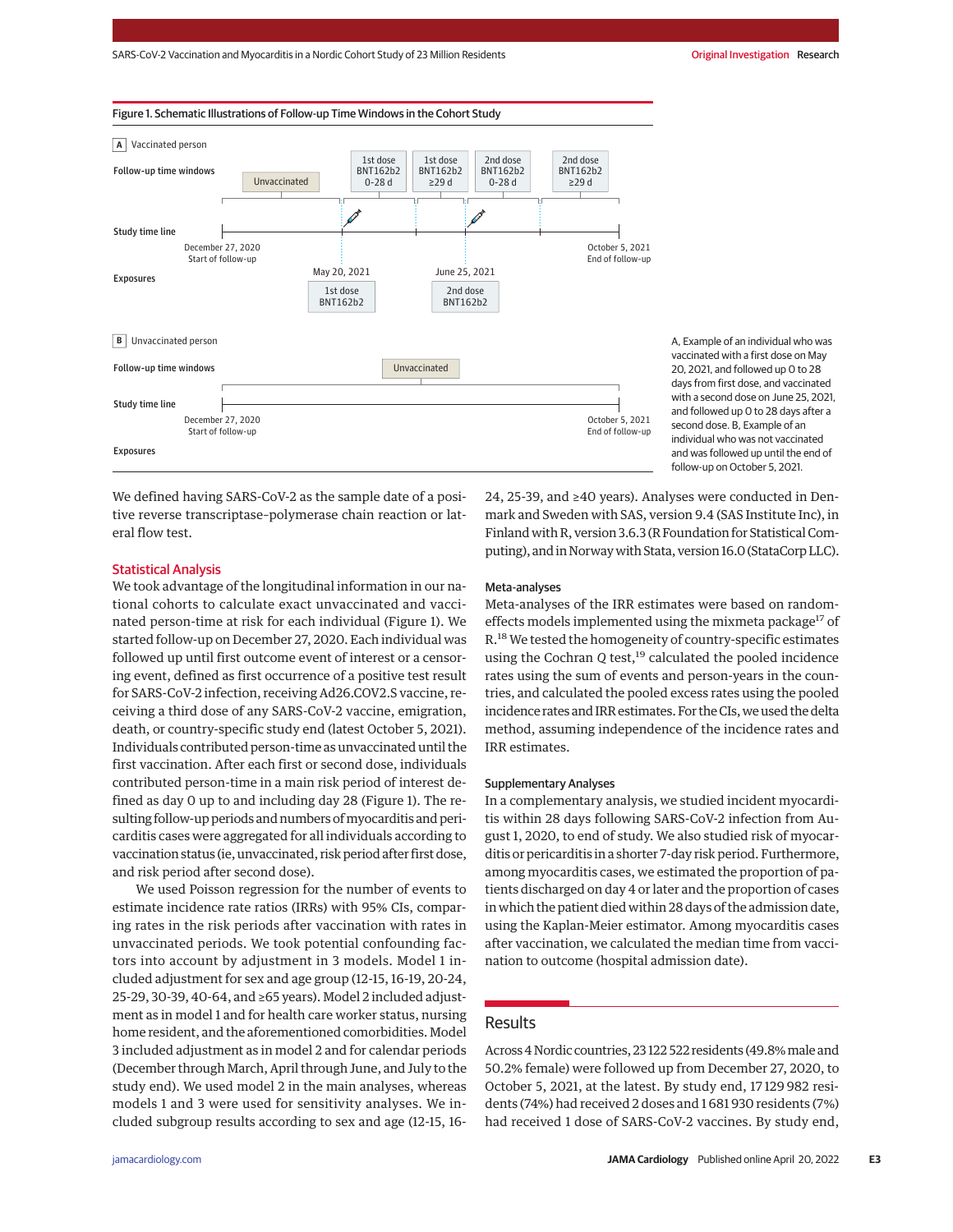| Table 1. Number of Individuals Contributing to Unexposed and Exposed Person-Time |
|----------------------------------------------------------------------------------|
| by Vaccine Type and Vaccine Schedule <sup>a</sup>                                |

|                                              | Age group             |                |                 |                 |                  |
|----------------------------------------------|-----------------------|----------------|-----------------|-----------------|------------------|
| Vaccine type and scheduleb                   | $\geq$ 12 $v$         | $12 - 15v$     | $16 - 24y$      | $25 - 39v$      | $\geq 40$ v      |
| Population at start of follow-up. No.        | 23 122 522            | 1238004        | 2675558         | 5046164         | 14 162 796       |
| Unvaccinated by end of follow-up,<br>No. (%) | 4 308 454<br>(19)     | 750253<br>(61) | 665 563<br>(25) | 1309647<br>(26) | 1582991<br>(11)  |
| At least first dose AZD1222, No. (%)         | 1 3 5 6 4 5 7 (6)     | 95(0)          | 38420(1)        | 152 037 (3)     | 1 165 905 (8)    |
| Only first dose AZD1222, No.                 | 178447                | 83             | 12483           | 45 240          | 120641           |
| AZD1222/AZD1222, No.                         | 765 655               | $\leq$ 5       | 4624            | 22720           | 738310           |
| AZD1222/BNT162b2. No.                        | 362842                | $\leq$ 5       | 19464           | 75 164          | 268211           |
| AZD1222/mRNA-1273. No.                       | 49513                 | 8              | 1849            | 8913            | 38743            |
| At least first dose BNT162b2.<br>No. (%)     | 15 064 585<br>(65)    | 403915<br>(33) | 1674544<br>(63) | 2817934<br>(56) | 10168192<br>(72) |
| Only first dose BNT162b2, No.                | 1 1 3 1 5 5 5         | 230351         | 316425          | 271116          | 313663           |
| BNT162b2/BNT162b2, No.                       | 13 3 15 9 5 7         | 172448         | 1229590         | 2 2 9 4 1 1 6   | 9619803          |
| BNT162b2/mRNA-1273. No.                      | 615119                | 1115           | 128 495         | 252600          | 232909           |
| BNT162b2/AZD1222, No.                        | 1954                  | $\leq$ 5       | 34              | 102             | 1817             |
| At least first dose mRNA-1273,<br>No. (%)    | 2 3 9 0 8 7 0<br>(10) | 83741<br>(7)   | 296865<br>(11)  | 765518<br>(15)  | 1 244 746<br>(9) |
| Only first dose mRNA-1273, No.               | 371928                | 61153          | 96 001          | 127429          | 87345            |
| mRNA-1273/BNT162b2, No.                      | 58082                 | 629            | 11302           | 24281           | 21870            |
| mRNA-1273/mRNA-1273, No.                     | 1960594               | 21955          | 189545          | 613781          | 1 1 3 5 3 1 3    |
| mRNA-1273/AZD1222, No.                       | 266                   | $\leq$ 5       | 17              | 27              | 218              |
| Other vaccinations. No. (%)                  | 2156(0)               | $\mathbf{0}$   | 166(0)          | 1028(0)         | 962(0)           |

mRNA, messenger

tries combined inland, Norway, and

s included from 7, 2020, to October 5, nales and females accine used for the first irst, and vaccine used nd dose given second.

487 751 of 1 238 004 persons (39%) aged 12 to 15 years, 2 009 995 of 2 675 558 persons (75%) aged 16 to 24 years of age, 3 736 517 of 5 046 164 persons (74%) aged 25 to 39 years, and 12 579 805 of 14 162 796 persons (89%) aged 40 years or older had received at least 1 dose of a SARS-CoV-2 vaccine (Table 1; eTable 3 in the Supplement).

## Myocarditis and Pericarditis During Follow-up

During the 28-day risk periods following vaccination and during unvaccinated periods (13 million person-years in total), we observed 1077 incident myocarditis cases and 1149 incident pericarditis cases. Incidence rates of myocarditis during the unvaccinated period were 9.7 per 100 000 person-years for males and 4.3 per 100 000 person-years for females (Table 2). Among individuals aged 16 to 24 years, incidence rates were 18.8 per 100 000 person-years for males and 4.4 per 100 000 person-years for females. Incidence rates of pericarditis increased with age (eTable 4 in the Supplement).

#### Vaccination and Myocarditis

During the 28-day risk period, we observed 105 myocarditis cases following administration of the first dose of BNT162b2 and 115 myocarditis cases following the second dose. We also observed 15 myocarditis cases following administration of the first dose of mRNA-1273 and 60 myocarditis cases following the second dose.

Adjusted IRRs comparing the 28-day risk periods following first and second doses compared with unvaccinated periods were 1.38 (95% CI, 1.12-1.69) for the first dose of BNT162b2 and 1.75 (95% CI, 1.43-2.14) for the second dose, and 1.16 (95% CI, 0.69-1.93) for the first dose of mRNA-1273 and 6.57 (95% CI,4.64-9.28) for the second dose. Amongmales, after the first and second doses, adjusted IRRs were 1.40 (95% CI, 1.09- 1.80) for the first dose of BNT162b2 and 2.04 (95% CI, 1.61- 2.58) for the second dose, and 1.45 (95% CI, 0.84-2.52) for the first dose of mRNA-1273 and 8.55 (95% CI, 6.40-11.41) for the second dose. Among females, following the first and second doses, adjusted IRRs were 1.46 (95% CI, 1.01-2.11) for the first dose of BNT162b2 and 1.25 (95% CI, 0.77-2.05) for the second dose, and 1.45 (95% CI, 0.35-5.97) for the first dose of mRNA-1273 and 2.73 (95% CI, 1.27-5.87) for the second dose.

Among males 16 to 24 years of age, the adjusted IRRs for myocarditis were 5.31 (95% CI, 3.68-7.68) for a second dose of BNT162b2 and 13.83 (95% CI, 8.08-23.68) for a second dose of mRNA-1273. For females, the comparative adjusted IRRs were lower (Table 2, Figure 2, Figure 3; eFigure 1 in the Supplement).

We also estimated the excess numbers of myocarditis events per 100 000 vaccinees in the 28-day risk periods. Among all males, these numbers were 0.27 (95% CI, 0.09-0.46) events after the first dose of BNT162b2 and 0.67 (95% CI, 0.46-0.88) events after the second dose, and 0.33 (95% CI, −0.11 to 0.78) events after the first dose of mRNA-1273 and 4.97 (95% CI, 3.62-6.32) events after the second dose. Among all females, the excess numbers of events per 100 000 vaccinees in the 28-day risk periods were 0.15 (95% CI, 0.02-0.28) events after the first dose of BNT162b2 and 0.09 (95% CI, −0.09 to 0.26) events after the second dose, and 0.05 (95% CI, −0.13 to 0.23) events after the first dose of mRNA-1273 and 0.48 (95% CI, 0.07- 0.89) events after the second dose (Table 2).

Among males 16 to 24 years of age, the excess number of myocarditis events per 100 000 vaccinees in the 28-day risk periods after the first dose of BNT162b2 was 1.55 (95% CI, 0.70-2.39) events and after the second dose was 5.55 (95% CI, 3.70-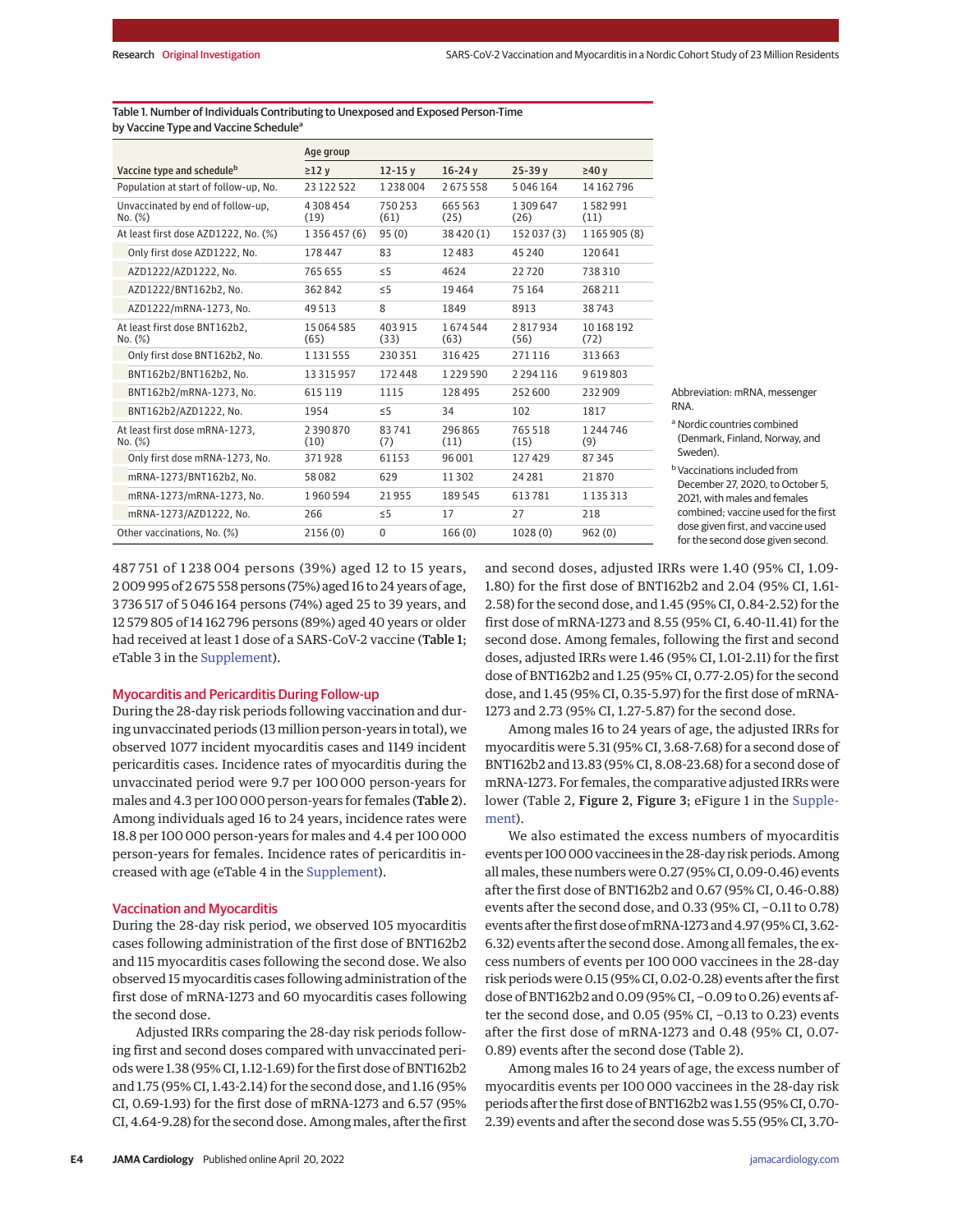| Subgroup, exposure <sup>b</sup> | Follow-up,<br>No. of<br>1000<br>events <sup>c</sup><br>person-years |        | Crude<br>incidence rate<br>per 1000<br>person-years<br>of follow-up <sup>d</sup> | IRR (95% CI)           | No. of excess events<br>in 28 d per 100 000<br>vaccinees (95% CI) |  |
|---------------------------------|---------------------------------------------------------------------|--------|----------------------------------------------------------------------------------|------------------------|-------------------------------------------------------------------|--|
| Males, ages ≥12 y               |                                                                     |        |                                                                                  |                        |                                                                   |  |
| Unvaccinated                    | 520                                                                 | 5340.6 | 0.097                                                                            | 1 [Reference]          | 0 [Reference]                                                     |  |
| AZD1222                         | 6                                                                   | 43.0   | 0.139                                                                            | 2.39 (1.04 to 5.48)    | 0.62 (0.00 to 1.24)                                               |  |
| AZD1222/AZD1222                 | $\leq 5$                                                            | 29.2   | ND                                                                               | 1.29 (0.31 to 5.33)    | $0.12$ (-0.48 to 0.72)                                            |  |
| BNT162b2                        | 70                                                                  | 560.9  | 0.125                                                                            | 1.40 (1.09 to 1.80)    | 0.27 (0.09 to 0.46)                                               |  |
| BNT162b2/BNT162b2               | 85                                                                  | 495.0  | 0.172                                                                            | 2.04 (1.61 to 2.58)    | 0.67 (0.46 to 0.88)                                               |  |
| BNT162b2/mRNA-1273              | 34                                                                  | 23.7   | 1.433                                                                            | 16.99 (11.51 to 25.07) | 10.34 (6.86 to 13.83)                                             |  |
| mRNA-1273                       | 13                                                                  | 93.2   | 0.139                                                                            | 1.45 (0.84 to 2.52)    | $0.33 (-0.11 to 0.78)$                                            |  |
| mRNA-1273/mRNA-1273 53          |                                                                     | 72.3   | 0.733                                                                            | 8.55 (6.40 to 11.41)   | 4.97 (3.62 to 6.32)                                               |  |
| Males, ages 16-24 y             |                                                                     |        |                                                                                  |                        |                                                                   |  |
| Unvaccinated                    | 149                                                                 | 794.6  | 0.188                                                                            | 1 [Reference]          | 0 [Reference]                                                     |  |
| AZD1222                         | 0                                                                   | 0.70   | ND                                                                               | ND                     | ΝD                                                                |  |
| AZD1222/AZD1222                 | 0                                                                   | 0.10   | <b>ND</b>                                                                        | ND                     | ND                                                                |  |
| BNT162b2                        | 24                                                                  | 63.9   | 0.376                                                                            | 2.16 (1.40 to 3.33)    | 1.55 (0.70 to 2.39)                                               |  |
| BNT162b2/BNT162b2               | 37                                                                  | 41.5   | 0.891                                                                            | 5.31 (3.68 to 7.68)    | 5.55 (3.70 to 7.39)                                               |  |
| BNT162b2/mRNA-1273              | 17                                                                  | 4.6    | 3.687                                                                            | 35.62 (18.87 to 67.25) | 27.49 (14.41 to 40.56)                                            |  |
| mRNA-1273                       | $\leq$ 5                                                            | 11.5   | ND                                                                               | 2.90 (1.05 to 7.97)    | 1.75 $(-0.20 \text{ to } 3.71)$                                   |  |
| mRNA-1273/mRNA-1273 15          |                                                                     | 5.8    | 2.584                                                                            | 13.83 (8.08 to 23.68)  | 18.39 (9.05 to 27.72)                                             |  |
| Males, ages 25-39 y             |                                                                     |        |                                                                                  |                        |                                                                   |  |
| Unvaccinated                    | 146                                                                 | 1440.6 | 0.101                                                                            | 1 [Reference]          | 0 [Reference]                                                     |  |
| AZD1222                         | 0                                                                   | 3.1    | ND                                                                               | ND                     | ND                                                                |  |
| AZD1222/AZD1222                 | 0                                                                   | 0.5    | ND                                                                               | ND                     | ND                                                                |  |
| BNT162b2                        | 17                                                                  | 109.2  | 0.156                                                                            | 1.62 (0.94 to 2.80)    | $0.46$ (0.00 to 0.92)                                             |  |
| BNT162b2/BNT162b2               | 15                                                                  | 83.9   | 0.179                                                                            | 1.75 (1.03 to 2.99)    | $0.59(0.07 \text{ to } 1.10)$                                     |  |
| BNT162b2/mRNA-1273              | 15                                                                  | 9.7    | 1.543                                                                            | 23.16 (12.60 to 42.59) | 11.33 (5.59 to 17.07)                                             |  |
| mRNA-1273                       | $\leq$ 5                                                            | 30.6   | ND                                                                               | 1.27 (0.40 to 3.99)    | $0.16$ (-0.55 to 0.86)                                            |  |
| mRNA-1273/mRNA-1273 26          |                                                                     | 23.0   | 1.132                                                                            | 12.96 (8.23 to 20.42)  | 8.01 (4.92 to 11.11)                                              |  |
| Males, ages ≥40                 |                                                                     |        |                                                                                  |                        |                                                                   |  |
| Unvaccinated                    | 206                                                                 | 2657.6 | 0.078                                                                            | 1 [Reference]          | 0 [Reference]                                                     |  |
| AZD1222                         | 6                                                                   | 39.3   | 0.153                                                                            | 2.30 (0.99 to 5.33)    | $0.66$ (-0.02 to 1.34)                                            |  |
| AZD1222/AZD1222                 | $\leq$ 5                                                            | 28.6   | <b>ND</b>                                                                        | 1.24 (0.30 to 5.18)    | $0.10 (-0.53 to 0.74)$                                            |  |
| BNT162b2                        | 27                                                                  | 375.8  | 0.072                                                                            | 0.93 (0.62 to 1.40)    | $-0.04$ ( $-0.28$ to 0.20)                                        |  |
| BNT162b2/BNT162b2               | 31                                                                  | 363.6  | 0.085                                                                            | 1.08 (0.74 to 1.57)    | $0.05$ (-0.19 to 0.28)                                            |  |
| BNT162b2/mRNA-1273              | $\leq$ 5                                                            | 9.4    | ND                                                                               | 3.54 (0.85 to 14.79)   | 1.17 $(-0.58$ to 2.93)                                            |  |
| mRNA-1273                       | 6                                                                   | 48     | 0.125                                                                            | 1.89 (0.84 to 4.28)    | $0.45$ (-0.10 to 1.00)                                            |  |
| mRNA-1273/mRNA-1273 11          |                                                                     | 43.3   | 0.254                                                                            | 3.45 (1.87 to 6.35)    | 1.38 (0.50 to 2.27)                                               |  |
| Females, ages ≥12 y             |                                                                     |        |                                                                                  |                        |                                                                   |  |
| Unvaccinated                    | 211                                                                 | 4942.2 | 0.043                                                                            | 1 [Reference]          | 0 [Reference]                                                     |  |
| AZD1222                         | $\leq$ 5                                                            | 64.1   | ND                                                                               | 1.87 (0.58 to 6.03)    | $0.17$ (-0.13 to 0.46)                                            |  |
| AZD1222/AZD1222                 | $\leq$ 5                                                            | 31.6   | ND                                                                               | 1.67 (0.40 to 6.97)    | $0.19$ (-0.30 to 0.69)                                            |  |
| BNT162b2                        | 35                                                                  | 572.3  | 0.061                                                                            | 1.46 (1.01 to 2.11)    | $0.15(0.02 \text{ to } 0.28)$                                     |  |
| BNT162b2/BNT162b2               | 30                                                                  | 522.7  | 0.057                                                                            | 1.25 (0.77 to 2.05)    | $0.09$ (-0.09 to 0.26)                                            |  |
| BNT162b2/mRNA-1273              | $\leq 5$                                                            | 19.1   | ND                                                                               | 9.62 (3.11 to 29.77)   | 1.44 (0.02 to 2.87)                                               |  |
| mRNA-1273                       | $\leq$ 5                                                            | 90     | ND                                                                               | 1.45 (0.35 to 5.97)    | $0.05$ (-0.13 to 0.23)                                            |  |
| mRNA-1273/mRNA-1273 7           |                                                                     | 71.6   | 0.098                                                                            | 2.73 (1.27 to 5.87)    | 0.48 (0.07 to 0.89)                                               |  |

(continued)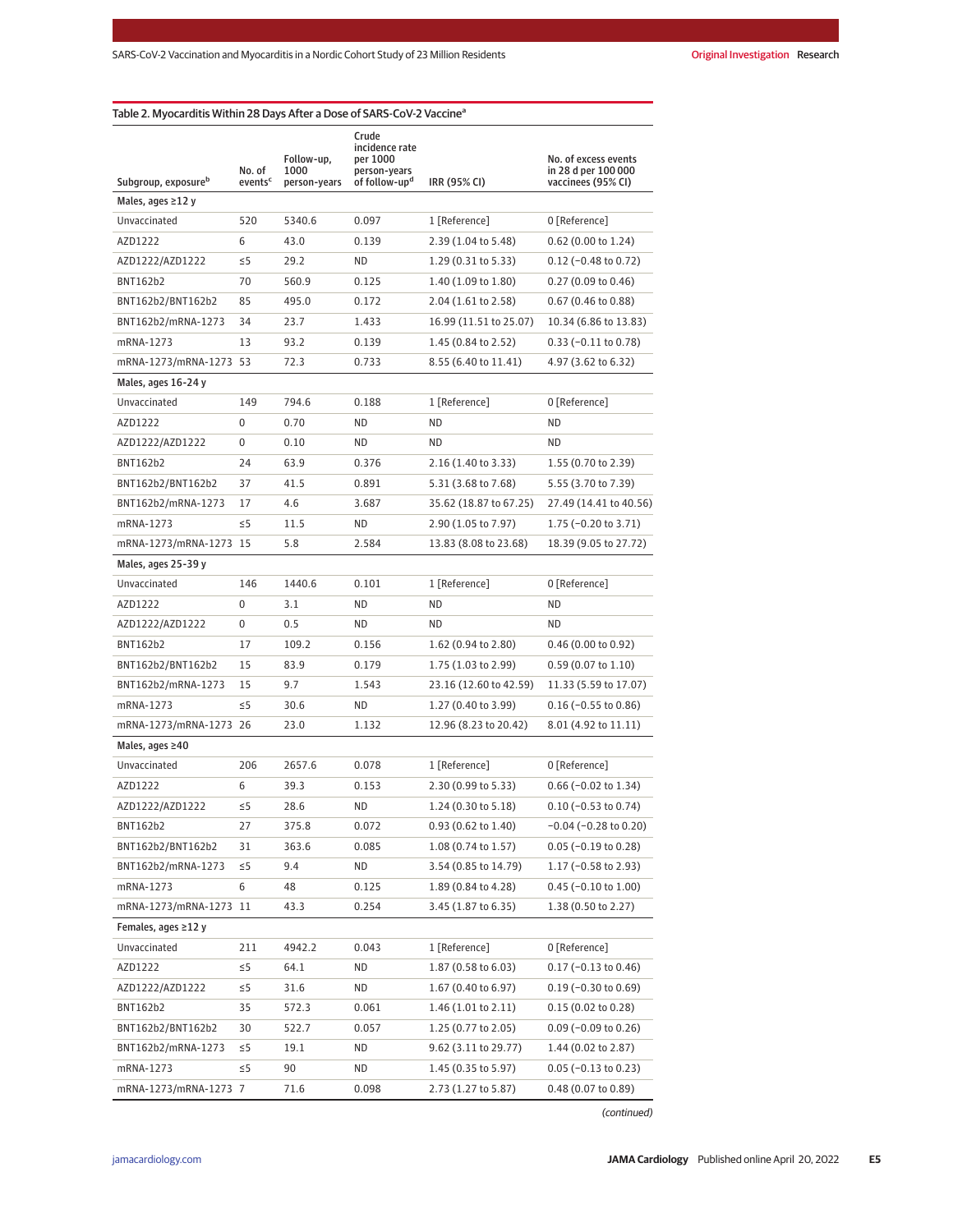| Subgroup, exposure <sup>b</sup> | No. of<br>events <sup>c</sup> | Follow-up,<br>1000<br>person-years | Crude<br>incidence rate<br>per 1000<br>person-years<br>of follow-up <sup>d</sup> | IRR (95% CI)               | No. of excess events<br>in 28 d per 100 000<br>vaccinees (95% CI) |  |  |
|---------------------------------|-------------------------------|------------------------------------|----------------------------------------------------------------------------------|----------------------------|-------------------------------------------------------------------|--|--|
| Females, ages 16-24 y           |                               |                                    |                                                                                  |                            |                                                                   |  |  |
| Unvaccinated                    | 31                            | 707.1                              | 0.044                                                                            | 1 [Reference]              | 0 [Reference]                                                     |  |  |
| AZD1222                         | 0                             | 2.4                                | <b>ND</b>                                                                        | <b>ND</b>                  | <b>ND</b>                                                         |  |  |
| AZD1222/AZD1222                 | 0                             | 0.3                                | <b>ND</b>                                                                        | <b>ND</b>                  | <b>ND</b>                                                         |  |  |
| <b>BNT162b2</b>                 | $\leq$ 5                      | 63.2                               | ND.                                                                              | 1.98 (0.56 to 7.01)        | $0.18 (-0.13 to 0.49)$                                            |  |  |
| BNT162b2/BNT162b2               | $\leq$ 5                      | 43.9                               | <b>ND</b>                                                                        | 2.86 (1.10 to 7.48)        | $0.57$ (-0.01 to 1.15)                                            |  |  |
| BNT162b2/mRNA-1273              | ≤5                            | 4                                  | ND.                                                                              | 71.70 (15.10 to<br>340.36) | 3.74 (-1.45 to 8.93)                                              |  |  |
| mRNA-1273                       | $\Omega$                      | 10.7                               | ND.                                                                              | <b>ND</b>                  | <b>ND</b>                                                         |  |  |
| mRNA-1273/mRNA-1273 0           |                               | 6                                  | ND                                                                               | ND                         | <b>ND</b>                                                         |  |  |
| Females, ages 25-39 y           |                               |                                    |                                                                                  |                            |                                                                   |  |  |
| Unvaccinated                    | 42                            | 1269.7                             | 0.033                                                                            | 1 [Reference]              | 0 [Reference]                                                     |  |  |
| AZD1222                         | 0                             | 8.8                                | ND.                                                                              | <b>ND</b>                  | <b>ND</b>                                                         |  |  |
| AZD1222/AZD1222                 | $\mathbf 0$                   | 1.3                                | <b>ND</b>                                                                        | <b>ND</b>                  | <b>ND</b>                                                         |  |  |
| BNT162b2                        | ≤5                            | 105                                | ND.                                                                              | 2.35 (0.90 to 6.12)        | $0.21$ (-0.03 to 0.45)                                            |  |  |
| BNT162b2/BNT162b2               | $\leq 5$                      | 85                                 | <b>ND</b>                                                                        | 2.35 (0.89 to 6.25)        | $0.26$ (-0.04 to 0.55)                                            |  |  |
| BNT162b2/mRNA-1273              | 0                             | 7.5                                | ND.                                                                              | <b>ND</b>                  | <b>ND</b>                                                         |  |  |
| mRNA-1273                       | 0                             | 27.7                               | <b>ND</b>                                                                        | <b>ND</b>                  | <b>ND</b>                                                         |  |  |
| mRNA-1273/mRNA-1273 ≤5          |                               | 21                                 | ND.                                                                              | 7.31 (2.16 to 24.78)       | $0.95$ (-0.14 to 2.03)                                            |  |  |
| Females, ages ≥40 y             |                               |                                    |                                                                                  |                            |                                                                   |  |  |
| Unvaccinated                    | 137                           | 2541.6                             | 0.054                                                                            | 1 [Reference]              | 0 [Reference]                                                     |  |  |
| AZD1222                         | $\leq 5$                      | 52.9                               | <b>ND</b>                                                                        | <b>ND</b>                  | <b>ND</b>                                                         |  |  |
| AZD1222/AZD1222                 | ≤5                            | 30                                 | ND.                                                                              | ND.                        | <b>ND</b>                                                         |  |  |
| BNT162b2                        | 27                            | 392.5                              | 0.069                                                                            | 1.37 (0.90 to 2.08)        | $0.14 (-0.03 to 0.31)$                                            |  |  |
| BNT162b2/BNT162b2               | 20                            | 388.1                              | 0.052                                                                            | $1.02$ (0.63 to 1.65)      | $0.01$ (-0.18 to 0.20)                                            |  |  |
| BNT162b2/mRNA-1273              | ≤5                            | 7.5                                | ND                                                                               | 8.12 (1.83 to 36.00)       | 1.79 (-0.72 to 4.29)                                              |  |  |
| mRNA-1273                       | ≤5                            | 48.5                               | <b>ND</b>                                                                        | 4.68 (0.60 to 36.45)       | $0.12$ (-0.13 to 0.38)                                            |  |  |
| mRNA-1273/mRNA-1273 ≤5          |                               | 44.4                               | <b>ND</b>                                                                        | 3.03 (1.10 to 8.31)        | $0.46$ (-0.05 to 0.97)                                            |  |  |

Abbreviations: IRR, adjusted incidence rate ratio; mRNA, messenger RNA; ND, not determined.

<sup>a</sup> The IRRs and excess events in 28 days per 100 000 vaccinees, according to sex and age. The IRRs for model 2, adjusted for age group, sex, previous SARS-CoV-2 infection, health care worker status, nursing home resident, and comorbidity variables; for other models see eFigure 2 and eTable 5 in the Supplement.

**b** Vaccine doses listed in sequential order.

<sup>c</sup> On rows without cases, only follow-up data are shown.

 $<sup>d</sup>$  On rows with 5 or fewer cases.</sup> incident rate is not given.

7.39) events, and it was 1.75 (95% CI, −0.20 to 3.71) events after the first dose of mRNA-1273 and 18.39 (95% CI, 9.05- 27.72) events after the second dose (Table 2).

For a heterologous schedule (1 dose with BNT162b2 and the other dose with mRNA-1273), 38 myocarditis cases (34 males) occurred following the second dose, with an excess number of events in males of 10.34 (95% CI, 6.86-13.83) events. In males aged 16 to 24 years, 17 myocarditis cases occurred, with an excess number of events of 27.49 (95% CI, 14.41- 40.56) events (Table 2).

## Vaccination and Pericarditis

Pericarditis in males followed a pattern similar to myocarditis by vaccine product and age but with lower IRRs. Pericarditis was rare in females aged 12 to 39 years. Among males aged 16 to 24 years of age, the excess number of pericarditis events within the 28-day risk period was 7.39 per 100 000 vaccinees (95% CI, 1.46-13.32) events for the second dose of mRNA-1273 (eTables 4 and 5 in the Supplement).

# Vaccination and Myocarditis or Pericarditis Combined

The IRRs of myocarditis or pericarditis combined among males aged 16 to 24 years were slightly higher than those of myocarditis (Table 3). In males aged 25 to 39 years, the IRRs were generally lower. Among females aged 16 to 24 years, the IRRs were similar to those for males but with fewer events. Among males aged 12 to 15 years, the crude IRR was based on very few events among the vaccinated population (eTable 6 in the Supplement).

## SARS-CoV-2 Infection and Myocarditis

During the 28-day risk period after a positive SARS-CoV-2 test, there were 73 myocarditis cases. Excess events of myocarditis were 3.26 (95% CI, 1.90-4.61) events per 100 000 individuals with a positive test result among all males, and 1.37 (95% CI, −0.14 to 2.87) events per 100 000 individuals with a positive test result among males aged 16 to 24 years (eTable 7 in the Supplement).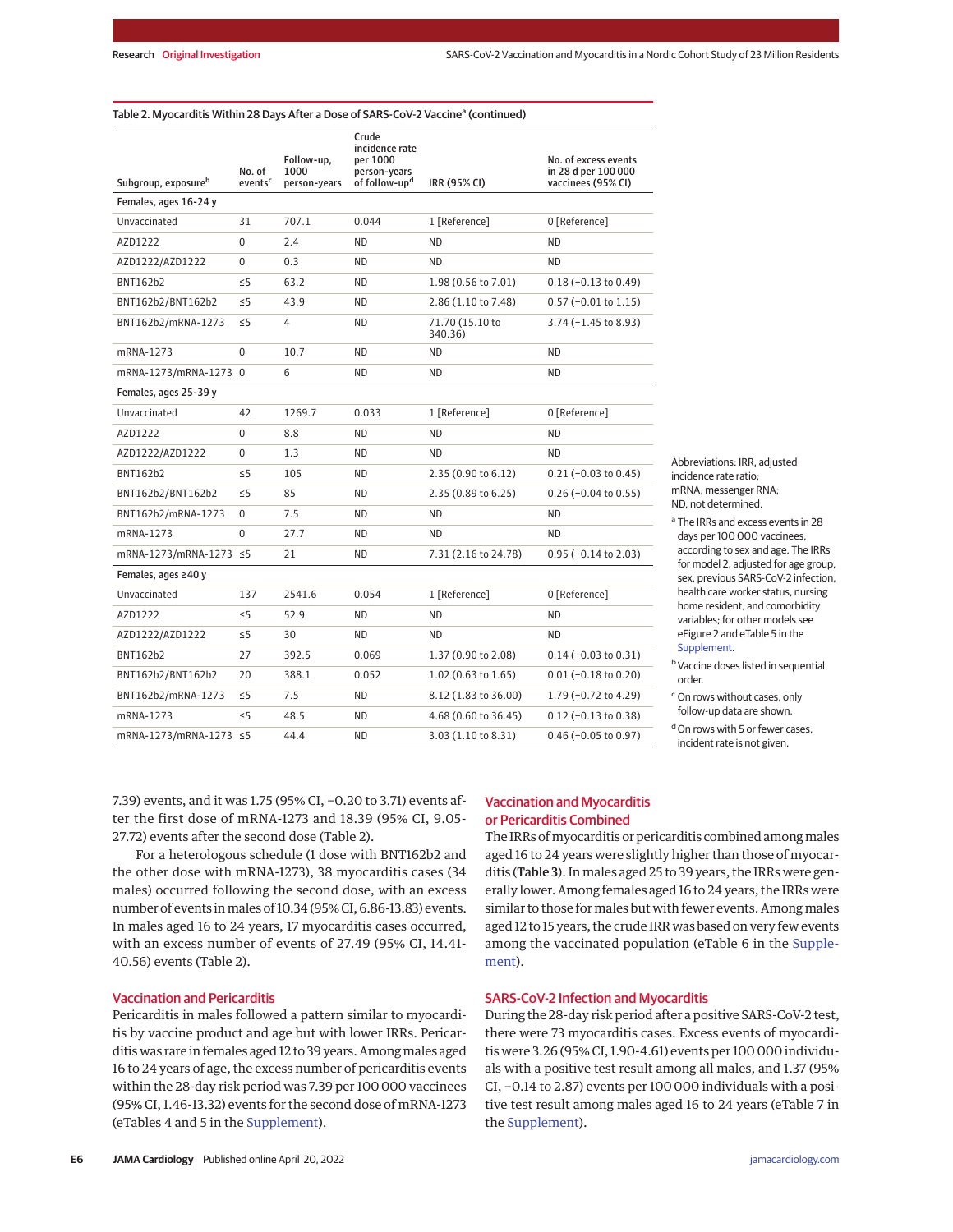| А                | Males aged 16-24 y  |                           |              |                                                   | В               | Males aged 25-39 y  |                               |             |                |                                |         |       |
|------------------|---------------------|---------------------------|--------------|---------------------------------------------------|-----------------|---------------------|-------------------------------|-------------|----------------|--------------------------------|---------|-------|
| Exposure Country |                     | IRR (95% CI)              |              |                                                   |                 |                     | Exposure Country IRR (95% CI) |             |                |                                |         |       |
| BNT162b2         |                     |                           |              |                                                   | <b>BNT162b2</b> |                     |                               |             |                |                                |         |       |
|                  | Denmark             | $2.69(1.08-6.69)$         |              |                                                   |                 |                     | Denmark 0.85 (0.11-6.29)      |             |                |                                |         |       |
|                  | Finland             | 2.03 (0.86-4.80)          |              |                                                   |                 | Finland             | $1.08(0.39 - 3.00)$           |             |                |                                |         |       |
|                  | Norway              | $1.89(0.55 - 6.44)$       |              |                                                   |                 | Norway              | 3.48 (1.40-8.68)              |             |                |                                |         |       |
|                  | Sweden              | $2.07(1.04-4.13)$         |              |                                                   |                 | Sweden              | $1.28(0.55 - 2.95)$           |             |                |                                |         |       |
| Total            |                     | $2.16(1.40-3.33)$         |              |                                                   | Total           |                     | 1.62 (0.94-2.80)              |             |                |                                |         |       |
| mRNA-1273        |                     |                           |              |                                                   | mRNA-1273       |                     |                               |             |                |                                |         |       |
|                  | Denmark             | 9.63 (1.28-72.40)         |              |                                                   |                 |                     | Denmark 1.30 (0.18-9.70)      |             |                |                                |         |       |
|                  | Norway              | 4.50 (0.59-34.02)         |              |                                                   |                 | Finland             | 1.76 (0.24-12.79)             |             |                |                                |         |       |
|                  | Sweden              | $1.29(0.32 - 5.26)$       |              |                                                   |                 | Sweden              | $0.89(0.12 - 6.40)$           |             |                |                                |         |       |
| Total            |                     | 2.90 (1.05-7.97)          |              |                                                   | Total           |                     | 1.27 (0.40-3.99)              |             |                |                                |         |       |
|                  | BNT162b2/BNT162b2   |                           |              |                                                   |                 | BNT162b2/BNT162b2   |                               |             |                |                                |         |       |
|                  |                     | Denmark 5.02 (2.40-10.48) |              |                                                   |                 |                     | Denmark 1.65 (0.39-7.04)      |             |                |                                |         |       |
|                  | Finland             | 4.70 (1.98-11.14)         |              |                                                   |                 | Finland             | 2.25 (0.95-5.30)              |             |                |                                |         |       |
|                  | Norway              | 7.25 (2.65-19.86)         |              |                                                   |                 | Norway              | 2.16 (0.50-9.30)              |             |                |                                |         |       |
|                  | Sweden              | $5.25(3.01-9.18)$         |              |                                                   |                 | Sweden              | $1.25(0.50-3.10)$             |             |                |                                |         |       |
| Total            |                     | 5.31 (3.68-7.68)          |              |                                                   | Total           |                     | 1.75 (1.03-2.99)              |             |                |                                |         |       |
|                  | BNT162b2/mRNA-1273  |                           |              |                                                   |                 | BNT162b2/mRNA-1273  |                               |             |                |                                |         |       |
|                  | Finland             | 32.76 (7.90-135.91)       |              |                                                   |                 | Finland             | 32.03 (7.75-132.38)           |             |                |                                |         |       |
|                  | Norway              | 36.38 (17.88-74.00)       |              |                                                   |                 | Norway              | 20.19 (9.86-41.37)            |             |                |                                |         |       |
| Total            |                     | 35.62 (18.87-67.25)       |              |                                                   |                 | Sweden              | 35.02 (4.86-252.53)           |             |                |                                |         |       |
|                  | mRNA-1273/mRNA-1273 |                           |              |                                                   | Total           |                     | 23.16 (12.60-42.59)           |             |                |                                |         |       |
|                  | Denmark             | 10.47 (1.39-78.75)        |              |                                                   |                 | mRNA-1273/mRNA-1273 |                               |             |                |                                |         |       |
|                  | Finland             | 17.38 (4.18-72.35)        |              |                                                   |                 |                     | Denmark 16.36 (8.04-33.30)    |             |                |                                |         |       |
|                  | Norway              | 24.96 (7.18-86.70)        |              |                                                   |                 | Finland             | 7.65 (1.85-31.65)             |             |                |                                |         |       |
|                  | Sweden              | 11.28 (5.64-22.57)        |              |                                                   |                 | Norway              | 22.19 (8.90-55.32)            |             |                |                                |         |       |
| Total            |                     | 13.83 (8.08-23.68)        |              |                                                   |                 | Sweden              | 7.23 (3.13-16.70)             |             |                |                                |         |       |
|                  |                     |                           | $0.250.50$ 1 | 8<br>$\overline{2}$<br>$\overline{4}$<br>16 32 64 | Total           |                     | 12.96 (8.23-20.42)            |             |                |                                |         |       |
|                  |                     |                           |              | IRR (95% CI)                                      |                 |                     |                               | 0.25 0.50 1 | $\overline{2}$ | $\overline{4}$<br>IRR (95% CI) | 8<br>16 | 32 64 |

Figure 2. Myocarditis Within 28 Days After SARS-CoV-2 Vaccination in 4 Nordic Countries Among Males Aged 16 to 39 Years, With Pooled Estimates

Squares represent incidence rate ratios (IRRs) with 95% CIs; square size, country weight; and diamonds, pooled estimates with 95% CIs. A single vaccine name indicates first dose of that vaccine (eg, BNT162b2) and the risk of the outcome after the first dose. Vaccine names in combination indicate a vaccine schedule of first dose of the first vaccine and a second dose of the second

vaccine (eg, BNT162b2, BNT162b2) and the risk of the outcome after the second dose. Model 2 adjusted for age group and sex, previous SARS-CoV-2 infection, health care worker status, nursing home resident, and comorbidity variables.

#### Supplementary Analyses

The IRRs and excess rates were slightly attenuated when model 1 was complemented by other covariates (model 2) and further attenuated when calendar period was added (model 3) (eFigure 2 and eTable 5 in the Supplement). Amongmales aged 16to24years, adjustment for calendar period (model 3) yielded unstable point estimates with wide CIs for the second dose of mRNA-1273. Heterogeneity of the analyses across countrieswas not statistically significant (eFigure 2 in the Supplement); thus, we present the results as pooled 4-country estimates of IRRs and excess rates.

Of the 213 myocarditis cases in the 28-day risk window after a second dose of SARS-CoV-2mRNA vaccination, 135 events occurred within the first week, yielding higher IRRs in the 7-day risk period (Table 2; eTable 8 in the Supplement). Among males aged 16 to 24 years, the adjusted IRRs were 12.50 (8.24-18.96) for a second dose of BNT162b2 and 38.29 (21.95-66.80) for a second dose of mRNA-1273.

For males aged 12 to 39 years, country-specific median time to hospital admission for myocarditis cases was 3 to 7 days (eTable 9 in the Supplement). Comorbid conditions did not

differ markedly between vaccinated and unvaccinated myocarditis cases (eTable 10 in the Supplement). Median hospital length of stay was 4 to 5 days for both vaccinated and unvaccinated cases (eTable 11 in the Supplement). For all age groups, the 28-day mortality of the unvaccinated cases with myocarditis was 0.8% (95% CI, 0.3%-2.0%) and ranged from 0.2% (95% CI, 0.0%-0.4%) after the second dose of BNT162b2 to 4.5% (95% CI, 0.0%-13.2%) after the second dose of mRNA-1273; there were no deaths among cases for patients younger than 40 years (eTable 11 in the Supplement).

## **Discussion**

This cohort study of 23.1 million residents across 4 Nordic countries showed higher rates of myocarditis and pericarditis within 28 days after being vaccinated with SARS-CoV-2 mRNA vaccines compared with being unvaccinated. The risks of myocarditis and pericarditis were highest within the first 7 days of being vaccinated, were increased for all combinations ofmRNA vaccines, and were more pronounced after the second dose.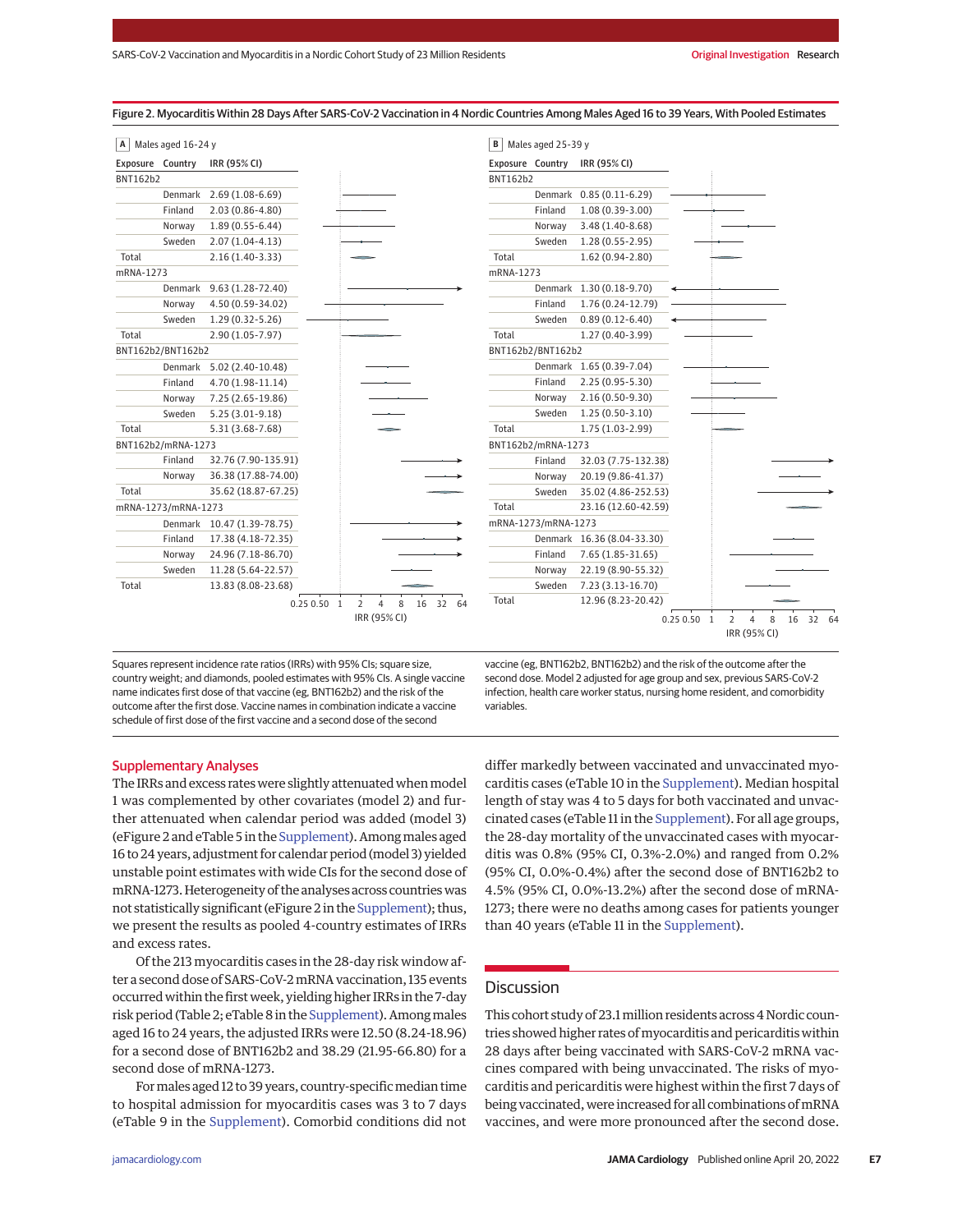| Exposure  | Country             | IRR (95% CI)        |   |
|-----------|---------------------|---------------------|---|
| BNT162b2  |                     |                     |   |
|           | Denmark             | $1.14(0.59-2.21)$   |   |
|           | Finland             | $1.50(0.93-2.40)$   |   |
|           | Norway              | $1.41(0.78-2.54)$   |   |
|           | Sweden              | $1.43(0.95-2.13)$   |   |
| Total     |                     | $1.40(1.09-1.80)$   |   |
| mRNA-1273 |                     |                     |   |
|           | Denmark             | $1.51(0.37-6.20)$   |   |
|           | Finland             | $0.90(0.22 - 3.64)$ |   |
|           | Norway              | $2.05(0.65 - 6.51)$ |   |
|           | Sweden              | 1.42 (0.63-3.20)    |   |
| Total     |                     | 1.45 (0.84-2.52)    |   |
|           | BNT162b2/BNT162b2   |                     |   |
|           | <b>Denmark</b>      | $2.19(1.33-3.61)$   |   |
|           | Finland             | $1.97(1.21-3.21)$   |   |
|           | Norway              | $1.86(1.00-3.46)$   |   |
|           | Sweden              | 2.07 (1.43-2.99)    |   |
| Total     |                     | $2.04(1.61-2.58)$   | ⌒ |
|           | BNT162b2/mRNA-1273  |                     |   |
|           | Finland             | 21.61 (7.99-54.48)  |   |
|           | Norway              | 16.41 (10.64-25.31) |   |
|           | Sweden              | 13.44 (1.88-95.94)  |   |
| Total     |                     | 16.99 (11.51-25.07) |   |
|           | mRNA-1273/mRNA-1273 |                     |   |
|           | Denmark             | 11.78 (6.65-20.87)  |   |
|           | Finland             | 5.63 (2.47-12.84)   |   |
|           | Norway              | 10.76 (5.71-20.28)  |   |
|           | Sweden              | 7.07 (4.51-11.08)   |   |
| Total     |                     | 8.55 (6.40-11.41)   |   |

Figure 3. Myocarditis Within 28 Days After SARS-CoV-2 Vaccination in 4 Nordic Countries Among Males and Females Aged 12 Years or Older, With Pooled Estimates



Squares represent incidence rate ratios (IRRs) with 95% CIs; square size, country weight; and diamonds, pooled estimates with 95% CIs. A single vaccine name indicates first dose of that vaccine (eg, BNT162b2) and the risk of the outcome after the first dose. Vaccine names in combination indicate a vaccine schedule of first dose of the first vaccine and a second dose of the second

vaccine (eg, BNT162b2, BNT162b2) and the risk of the outcome after the second dose. Model 2 adjusted for age group and sex, previous SARS-CoV-2 infection, health care worker status, nursing home resident, and comorbidity variables.

A second dose of mRNA-1273 had the highest risk of myocarditis and pericarditis, with young males aged 16 to 24 years having the highest risk.

Myocarditis after mRNA vaccination was rare in this study cohort and even among young males. The risk of myocarditis following the mRNA vaccines has been evaluated by the US Food and Drug Administration, which concluded that the benefits of vaccination outweigh the risks and fully authorized the use of mRNA-1273 in persons 18 years or older and BNT162b2 in persons 16 years or older. In addition, BNT162b2 is authorized for emergency use in children 5 years or older.<sup>20,21</sup> The European Medicines Agency concluded that the benefits of vaccination outweigh the risks and approved mRNA-1273 for use in persons 12 years or older and BNT162b2 for those 5 years or older.22,<sup>23</sup> In addition, a comment published by the American College of Cardiology $^{24}$  evaluated vaccine-associated myocarditis risk and concluded that the benefits of vaccination outweigh the risks. As of January 2022, there have been nearly 5.8 million deaths associated with COVID-19 worldwide since the start of the pandemic.<sup>25</sup> All currently available SARS-CoV-2 mRNA vaccines are highly effective against severe COVID-19 and provide some protection against transmission and infection.<sup>26-28</sup> There is some evidence that the mRNA-1273 vaccine, possibly owing to its higher concentration of mRNA, is associated with increased immunogenicity and effectiveness.<sup>29,30</sup> This more profound immune response could be one reason for the higher risk of myocarditis, but this hypothesis needs to be investigated further.

Our findings are consistent with higher risk after the second dose and higher risk in young males.<sup>2,3,10,11,31-36</sup> Excess events within 28 days in males aged 16 to 24 years of 5.55 events per 100 000 vaccinees after the second dose with BNT162b2 and 18.39 events per 100 000 vaccinees after the second dose with mRNA-1273 are among the highest reported.<sup>3,4,32,33</sup> Our finding of a higher risk of myocarditis after mRNA-1273 than after BNT162b2 in this group is in line with data from the US, Canada, France, and England.<sup>5,10,11,33,35</sup> In comparison with previous studies, we had the advantage of data analyzed accord-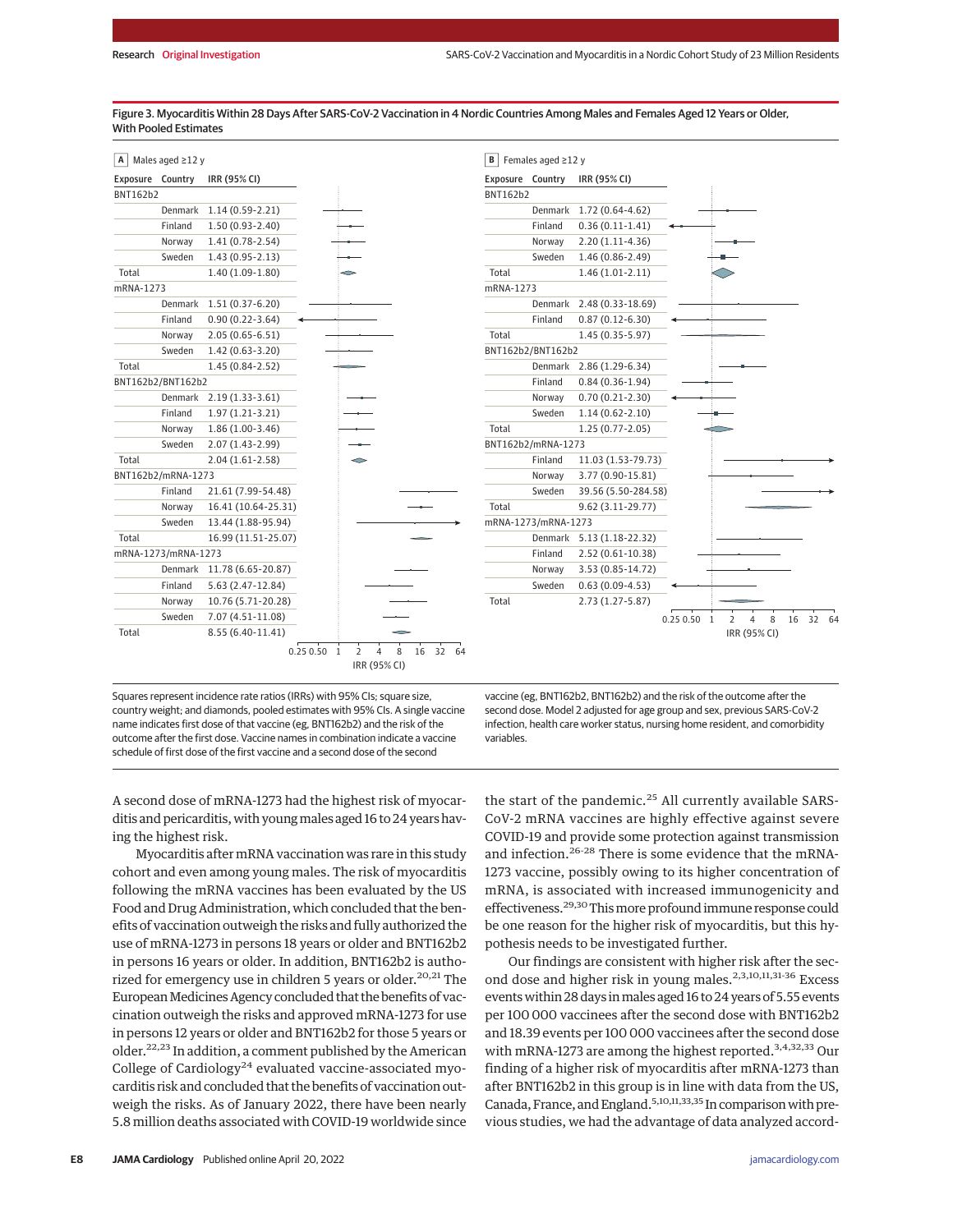# Table 3. Myocarditis or Pericarditis Combined Within 28 Days After a Dose of SARS-CoV-2 Vaccine, According to Sex and Age<sup>a</sup>

| Subgroup, exposure <sup>b</sup> | No. of<br>events <sup>c</sup> | Follow-up,<br>1000<br>person-<br>years | Crude<br>incidence<br>rate per<br>1000<br>person-<br>years of<br>follow-up <sup>d</sup> | IRR (95% CI)                  | No. of excess events<br>in 28 d per 100 000<br>vaccinees (95% CI) |
|---------------------------------|-------------------------------|----------------------------------------|-----------------------------------------------------------------------------------------|-------------------------------|-------------------------------------------------------------------|
| Males, aged $\geq$ 12 y         |                               |                                        |                                                                                         |                               |                                                                   |
| Unvaccinated                    | 1394                          | 5340.4                                 | 0.261                                                                                   | 1 [Reference]                 | 0 [Reference]                                                     |
| AZD1222                         | 18                            | 43                                     | 0.418                                                                                   | 1.47 (0.91 to 2.36)           | 1.02 $(-0.12 \text{ to } 2.16)$                                   |
| AZD1222/AZD1222                 | 10                            | 29.2                                   | 0.342                                                                                   | 1.22 (0.64 to 2.30)           | $0.47$ (-0.93 to 1.87)                                            |
| BNT162b2                        | 213                           | 560.8                                  | 0.380                                                                                   | $1.38(1.19 \text{ to } 1.60)$ | $0.80$ (0.48 to 1.13)                                             |
| BNT162b2/BNT162b2               | 227                           | 495                                    | 0.459                                                                                   | $1.65(1.43 \text{ to } 1.91)$ | 1.39 (1.04 to 1.74)                                               |
| BNT162b2/mRNA-1273              | 57                            | 23.7                                   | 2.402                                                                                   | 8.21 (6.20 to 10.88)          | 16.18 (11.94 to 20.43)                                            |
| mRNA-1273                       | 30                            | 93.2                                   | 0.322                                                                                   | 1.17 (0.82 to 1.68)           | $0.36$ (-0.41 to 1.14)                                            |
| mRNA-1273/mRNA-1273             | 93                            | 72.3                                   | 1.287                                                                                   | 4.63 (3.75 to 5.72)           | 7.74 (6.10 to 9.37)                                               |
| Males, aged 16-24 y             |                               |                                        |                                                                                         |                               |                                                                   |
| Unvaccinated                    | 271                           | 794.5                                  | 0.341                                                                                   | 1 [Reference]                 | 0 [Reference]                                                     |
| AZD1222                         | $\leq$ 5                      | 0.7                                    | ND                                                                                      | 8.69 (0.98 to 77.17)          | 10.34 (-10.14 to 30.81)                                           |
| AZD1222/AZD1222                 | 0                             | 0.1                                    | ND                                                                                      | ND                            | ND                                                                |
| BNT162b2                        | 41                            | 63.9                                   | 0.642                                                                                   | 1.94 (1.39 to 2.70)           | 2.38 (1.27 to 3.49)                                               |
| BNT162b2/BNT162b2               | 59                            | 41.5                                   | 1.420                                                                                   | 4.20 (3.15 to 5.58)           | 8.30 (6.05 to 10.54)                                              |
| BNT162b2/mRNA-1273              | 24                            | 4.6                                    | 5.206                                                                                   | 20.04 (12.29 to 32.69)        | 37.94 (22.73 to 53.14)                                            |
| mRNA-1273                       | 7                             | 11.5                                   | 0.611                                                                                   | 2.20 (1.03 to 4.67)           | 2.55 (0.07 to 5.03)                                               |
| mRNA-1273/mRNA-1273             | 22                            | 5.8                                    | 3.790                                                                                   | 11.36 (7.32 to 17.65)         | 26.51 (15.38 to 37.64)                                            |
| Males, aged 25-39 y             |                               |                                        |                                                                                         |                               |                                                                   |
| Unvaccinated                    | 344                           | 1440.5                                 | 0.239                                                                                   | 1 [Reference]                 | 0 [Reference]                                                     |
| AZD1222                         | $\leq$ 5                      | 3.1                                    | ΝD                                                                                      | 2.62 (0.35 to 19.35)          | $1.54$ (-2.03 to 5.10)                                            |
| AZD1222/AZD1222                 | 0                             | 0.5                                    | ND.                                                                                     | ND                            | ND                                                                |
| BNT162b2                        | 43                            | 109.2                                  | 0.394                                                                                   | $1.62$ (1.02 to 2.56)         | $1.15(0.23 \text{ to } 2.08)$                                     |
| BNT162b2/BNT162b2               | 41                            | 83.9                                   | 0.489                                                                                   | 2.10 (1.49 to 2.97)           | $1.96(1.10 \text{ to } 2.83)$                                     |
| BNT162b2/mRNA-1273              | 27                            | 9.7                                    | 2.778                                                                                   | 11.47 (7.50 to 17.55)         | 19.45 (12.07 to 26.83)                                            |
| mRNA-1273                       | 12                            | 30.6                                   | 0.392                                                                                   | $1.64$ (0.92 to 2.93)         | $1.17$ (-0.08 to 2.43)                                            |
| mRNA-1273/mRNA-1273             | 42                            | 23                                     | 1.829                                                                                   | 7.33 (5.27 to 10.19)          | 12.11 (8.40 to 15.83)                                             |
| Males, aged $\geq 40$ y         |                               |                                        |                                                                                         |                               |                                                                   |
| Unvaccinated                    | 748                           | 2657.5                                 | 0.282                                                                                   | 1 [Reference]                 | 0 [Reference]                                                     |
| AZD1222                         | 16                            | 39.3                                   | 0.407                                                                                   | 1.30 (0.78 to 2.15)           | $0.72$ (-0.55 to 1.98)                                            |
| AZD1222/AZD1222                 | 10                            | 28.6                                   | 0.350                                                                                   | 1.13 (0.59 to 2.13)           | $0.30 (-1.23 to 1.83)$                                            |
| BNT162b2                        | 125                           | 375.7                                  | 0.333                                                                                   | 1.10 (0.91 to 1.33)           | $0.23$ (-0.22 to 0.67)                                            |
| BNT162b2/BNT162b2               | 122                           | 363.6                                  | 0.336                                                                                   | 1.09 (0.90 to 1.32)           | $0.22$ (-0.24 to 0.67)                                            |
| BNT162b2/mRNA-1273              | 6                             | 9.4                                    | 0.640                                                                                   | 2.30 (1.02 to 5.20)           | $2.77$ (-0.05 to 5.59)                                            |
| mRNA-1273                       | 10                            | 48                                     | 0.208                                                                                   | 0.74 (0.40 to 1.38)           | $-0.56$ ( $-1.95$ to 0.83)                                        |
| mRNA-1273/mRNA-1273             | 28                            | 43.3                                   | 0.647                                                                                   | 2.25 (1.54 to 3.29)           | 2.76 (1.44 to 4.08)                                               |
| Females, aged ≥12 y             |                               |                                        |                                                                                         |                               |                                                                   |
| Unvaccinated                    | 619                           | 4942.1                                 | 0.125                                                                                   | 1 [Reference]                 | 0 [Reference]                                                     |
| AZD1222                         | 10                            | 64.1                                   | 0.156                                                                                   | 1.24 (0.66 to 2.35)           | $0.23$ (-0.40 to 0.87)                                            |
| AZD1222/AZD1222                 | $\leq$ 5                      | 31.6                                   | ND                                                                                      | 0.74 (0.27 to 2.00)           | $-0.34$ ( $-1.68$ to 1.01)                                        |
| BNT162b2                        | 96                            | 572.3                                  | 0.168                                                                                   | 1.15 (0.93 to 1.43)           | $0.17$ (-0.07 to 0.42)                                            |
| BNT162b2/BNT162b2               | 102                           | 522.7                                  | 0.195                                                                                   | 1.26 (0.95 to 1.68)           | $0.31 (-0.03 to 0.66)$                                            |
| BNT162b2/mRNA-1273              | 15                            | 19.1                                   | 0.787                                                                                   | 6.64 (3.90 to 11.30)          | 5.13 (2.49 to 7.77)                                               |
| mRNA-1273                       | 22                            | 90                                     | 0.244                                                                                   | 1.96 (1.28 to 3.00)           | 0.92 (0.36 to 1.48)                                               |
| mRNA-1273/mRNA-1273             | 28                            | 71.6                                   | 0.391                                                                                   | 2.88 (1.87 to 4.45)           | 1.96 (1.10 to 2.81)                                               |

(continued)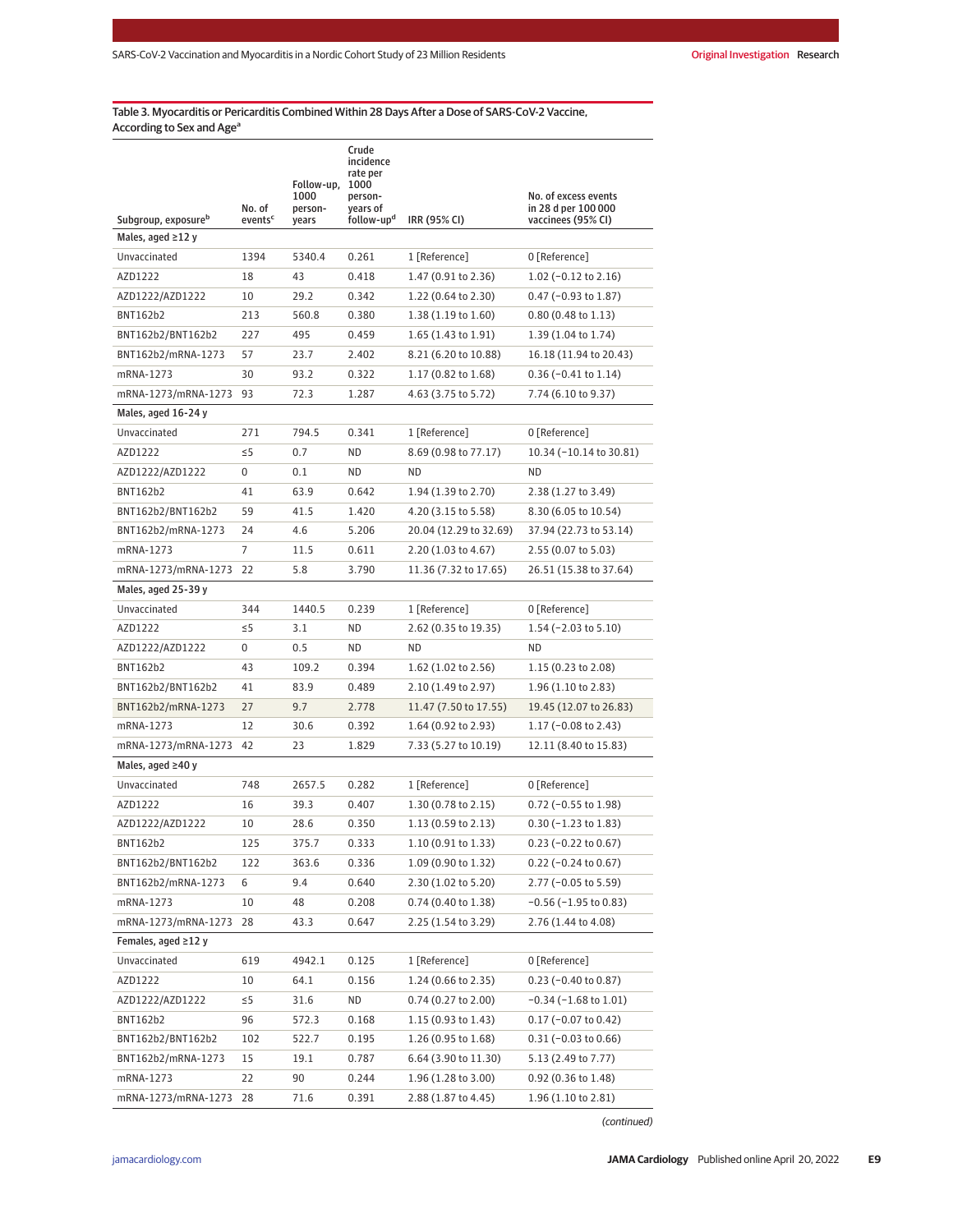## Table 3. Myocarditis or Pericarditis Combined Within 28 Days After a Dose of SARS-CoV-2 Vaccine, According to Sex and Age<sup>a</sup> (continued)

| Subgroup, exposure <sup>b</sup> | No. of<br>events <sup>c</sup> | Follow-up,<br>1000<br>person-<br>years | Crude<br>incidence<br>rate per<br>1000<br>person-<br>years of<br>follow-up <sup>d</sup> | IRR (95% CI)           | No. of excess events<br>in 28 d per 100 000<br>vaccinees (95% CI) |
|---------------------------------|-------------------------------|----------------------------------------|-----------------------------------------------------------------------------------------|------------------------|-------------------------------------------------------------------|
| Females, aged 16-24 y           |                               |                                        |                                                                                         |                        |                                                                   |
| Unvaccinated                    | 6                             | 333                                    | 0.018                                                                                   | 1 [Reference]          | 0 [Reference]                                                     |
| AZD1222                         | $\Omega$                      | $\Omega$                               | <b>ND</b>                                                                               | ND.                    | <b>ND</b>                                                         |
| AZD1222/AZD1222                 | 0                             | 0                                      | ND.                                                                                     | ND                     | ND.                                                               |
| <b>BNT162b2</b>                 | 0                             | 8.5                                    | ND.                                                                                     | ND                     | ND.                                                               |
| BNT162b2/BNT162b2               | 0                             | 5.6                                    | <b>ND</b>                                                                               | <b>ND</b>              | <b>ND</b>                                                         |
| BNT162b2/mRNA-1273              | $\Omega$                      | 0                                      | <b>ND</b>                                                                               | <b>ND</b>              | <b>ND</b>                                                         |
| mRNA-1273                       | $\leq$ 5                      | 3.2                                    | ΝD                                                                                      | 13.12 (1.19 to 144.65) | $2.24$ (-2.17 to 6.65)                                            |
| mRNA-1273/mRNA-1273             | $\Omega$                      | 0.2                                    | <b>ND</b>                                                                               | <b>ND</b>              | <b>ND</b>                                                         |
| Females, aged 25-39 y           |                               |                                        |                                                                                         |                        |                                                                   |
| Unvaccinated                    | 66                            | 707.1                                  | 0.093                                                                                   | 1 [Reference]          | 0 [Reference]                                                     |
| AZD1222                         | 0                             | 2.4                                    | ND.                                                                                     | ΝD                     | ND.                                                               |
| AZD1222/AZD1222                 | 0                             | 0.3                                    | ND                                                                                      | ND                     | ND.                                                               |
| <b>BNT162b2</b>                 | $\overline{7}$                | 63.2                                   | 0.111                                                                                   | 1.20 (0.55 to 2.63)    | $0.14 (-0.42 to 0.71)$                                            |
| BNT162b2/BNT162b2               | 10                            | 43.9                                   | 0.228                                                                                   | 2.49 (1.27 to 4.88)    | 1.05 (0.24 to 1.85)                                               |
| BNT162b2/mRNA-1273              | $\leq$ 5                      | 4                                      | ΝD                                                                                      | 21.19 (7.85 to 57.19)  | 9.05 (1.10 to 16.99)                                              |
| mRNA-1273                       | $\leq 5$                      | 10.7                                   | ND.                                                                                     | 6.34 (2.26 to 17.77)   | 2.41 (0.00 to 4.82)                                               |
| mRNA-1273/mRNA-1273 6           |                               | 6                                      | 1.001                                                                                   | 24.26 (10.03 to 58.68) | 7.36 (1.46 to 13.26)                                              |
| Females, aged $\geq$ 40 y       |                               |                                        |                                                                                         |                        |                                                                   |
| Unvaccinated                    | 93                            | 1269.7                                 | 0.073                                                                                   | 1 [Reference]          | 0 [Reference]                                                     |
| AZD1222                         | $\Omega$                      | 8.8                                    | <b>ND</b>                                                                               | <b>ND</b>              | <b>ND</b>                                                         |
| AZD1222/AZD1222                 | 0                             | 1.3                                    | ND.                                                                                     | <b>ND</b>              | ND.                                                               |
| BNT162b2                        | 12                            | 105                                    | 0.114                                                                                   | 2.09 (1.13 to 3.88)    | 0.46(0.09 to 0.82)                                                |
| BNT162b2/BNT162b2               | 16                            | 85                                     | 0.188                                                                                   | 2.84 (1.11 to 7.25)    | $0.94$ (0.27 to 1.60)                                             |
| BNT162b2/mRNA-1273              | $\leq$ 5                      | 7.5                                    | ND.                                                                                     | 12.33 (4.51 to 33.67)  | 4.71 (0.56 to 8.87)                                               |
| mRNA-1273                       | 6                             | 27.7                                   | 0.217                                                                                   | 6.50 (2.71 to 15.56)   | 1.41 (0.26 to 2.56)                                               |
| mRNA-1273/mRNA-1273             | 8                             | 21                                     | 0.381                                                                                   | 6.48 (3.12 to 13.45)   | 2.47 (0.73 to 4.21)                                               |

Abbreviations: IRR, adjusted incidence rate ratio; mRNA, messenger RNA; ND, not determined.

<sup>a</sup> The IRRs and excess events in 28 days per 100 000 vaccinees, according to sex and age. The IRRs for model 2 adjusted for age group, sex, previous SARS-CoV-2 infection, health care worker status, nursing home resident, and comorbidity variables; for other models see eTable 5 in the Supplement.

**b** Vaccine doses listed in sequential order.

<sup>c</sup> On rows without cases, only follow-up data are shown.

<sup>d</sup> On rows with 5 or fewer cases, incidence rate is not given.

ing to a common protocol from 4 different countries, and that showed similar directions of associations, despite considerable differences in prior SARS-CoV-2 infection levels and lockdown policies.

## Strengths and Limitations

The main strengths of our study include the populationbased cohort design in 4 Nordic countries, large sample size, near-complete follow-up, and independent ascertainment of vaccinations and diagnoses from nationwide registers with mandatory reporting. The findings in the meta-analyses were supported by consistent findings across all 4 countries, despite some country-specific differences in data sources, SARS-CoV-2 transmission, testing activities, and vaccination schedules.

There are also some limitations of the study. We defined events as an inpatient hospital admission with a corresponding main or secondary discharge diagnosis of myocarditis or pericarditis. Diagnostic codes have been shown to have 85% positive predictive value among patients younger than 60 years.<sup>37</sup> Thus, without access to data on clinical measures, such as troponin levels, diagnostic imaging results, and endomyocardial biopsy, we studied myocarditis as diagnosed in clinical practice and could therefore not assess how many of these patients fulfilled all criteria for receiving a myocarditis diagnosis.<sup>38</sup> However, the median hospital length of stay was 4 to 5 days for both unvaccinated and vaccinated patients, enabling sufficient time for adequate diagnostic procedures and indicative of no difference in disease severity between vaccinated and unvaccinated cases. Deaths were rare, with no deaths of persons younger than40years. Our findings in children aged 12 to 15 years were limited to relatively few exposed individuals because vaccination in this age group only recently started in most countries.

Surveillance bias, whereby increased focus and media attention on myocarditis as an adverse event after vaccination<sup>39</sup> resulted in more subclinical cases being diagnosed, cannot be ruled out. Hence, all studies including data on vaccination and myocarditis after April 25, 2021, are likely prone to this potential surveillance bias. However, in our study, surveillance bias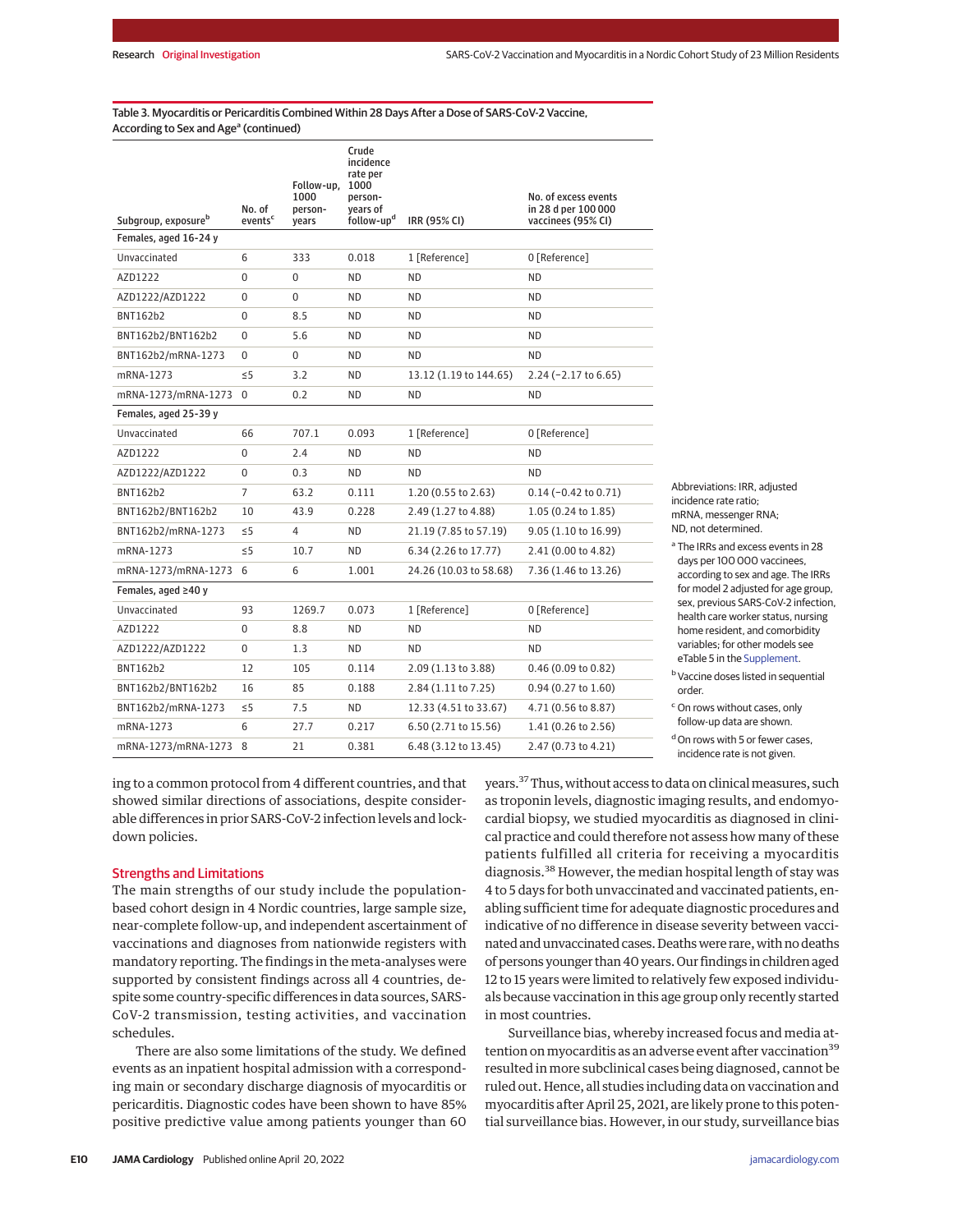is unlikely to fully explain the differences between the first and second dose, between the 2 mRNA vaccines, and between age groups. Denmark and Norway had lower background incidence rates of myocarditis than Finland and Sweden.

We studied rates of myocarditis after a positive test result for SARS-CoV-2 infection. However, SARS-CoV-2 infection is associated with acute and postacute events other than myocarditis, including hospitalizations, intensive care unit admissions, and death.<sup>40</sup> The present study showed increased risk of myocarditis after a positive test result for SARS-CoV-2 infection, and the risk was highest in the older age groups, whereas the risk of myocarditis after vaccination was highest in the younger age groups. However, the estimated risk of any outcome after SARS-CoV-2 infection will be dependent on the testing strategy. If only severe COVID-19 cases are tested, the association with other events will be strengthened owing to selection bias. Therefore, to reduce selection bias in our analyses of myocarditis after SARS-CoV-2 infection, we included only the period from August 2020 onward, when testing was widely available in the Nordic countries.

The 2 mRNA vaccines were used in the Nordic countries according to availability during 2021, and supply was limited during the first months of 2021. Furthermore, vaccination was first provided for older adults. The availability has thus varied across age, calendar months, and countries. The background incidence rate of myocarditis fluctuates with infectious disease burden, being typically higher during the fall and winter.<sup>41</sup> Moreover, differences in lockdown measures affecting the spread of SARS-CoV-2and other viruses could also affect the background incidence rate in both unvaccinated and vaccinated persons. Most of the younger age groups were vaccinated from July to September 2021, and very few during the spring. However, our supplementary model 3 with adjustment for calendar period resulted in wider CIs but did not substantially change the point estimates.

The observed risks of myocarditis and pericarditis are applicable to the current SARS-CoV-2 pandemic situation in the Nordic countries. In other settings, the background incidence of myocarditis and pericarditis and risks following vaccination may differ. Furthermore, we cannot draw conclusions from the study results to predict myocarditis and pericarditis after a third dose or for children younger than 12 years.We captured all hospitalizations formyocarditis and pericarditis in the Nordic countries during the study period; however, without access to data on clinical measures and diagnostic imaging results, future adjudication must assess how many of these patients fulfill all criteria for a myocarditis diagnosis. Although studies on the long-term prognosis of vaccineassociated cases of myocarditis are lacking and are urgently needed, some evidence suggests that the 28-day risk of death, hospital readmission rates, and development of heart failure appear low, especially in the younger age groups.<sup>34</sup>

# **Conclusions**

In this cohort study of 23.1 million Nordic residents aged 12 years or older, the risk of myocarditis was higher within 28 days of vaccination with both BNT162b2 and mRNA-1273 compared with being unvaccinated, and higher after the second dose of vaccine than the first dose. The risk was more pronounced after the second dose of mRNA-1273 than after the second dose of BNT162b2, and the risk was highest among males aged 16 to 24 years. Our data are compatible with 4 to 7 excess events within 28 days per 100 000 vaccinees after a second dose of BNT162b2, and 9 to 28 excess events within 28 days per 100 000 vaccinees after a second dose of mRNA-1273. The risk of myocarditis associated with vaccination against SARS-CoV-2 must be balanced against the benefits of these vaccines.

#### ARTICLE INFORMATION

**Accepted for Publication:** February 23, 2022. **Published Online:** April 20, 2022. doi:10.1001/jamacardio.2022.0583

**Open Access:** This is an open access article distributed under the terms of the CC-BY License. © 2022 Karlstad Ø et al.JAMA Cardiology.

**Author Affiliations:** Department of Chronic Diseases, Norwegian Institute of Public Health, Oslo, Norway (Karlstad, Selmer, Gunnes, Gulseth); Department of Public Health and Welfare, Finnish Institute for Health and Welfare, Helsinki, Finland (Hovi, Härkänen); Department of Epidemiology Research, Statens Serum Institut, Copenhagen, Denmark (Husby, Hansen, Wohlfahrt, Hviid); Department of Epidemiology and Biostatistics, Imperial College London, London, United Kingdom (Husby); Division of Licensing, Swedish Medical Products Agency, Uppsala, Sweden (Pihlström, Grünewald); Health Security, Finnish Institute for Health and Welfare, Helsinki, Finland (Nohynek); Norwegian Research Centre for Women's Health, Oslo University Hospital, Oslo, Norway (Gunnes); Division of Use and Information, Swedish Medical Products Agency, Uppsala, Sweden (Sundström, Ljung); Information Services, Finnish Institute for

Health and Welfare, Helsinki, Finland (Nieminen); Department of Drug Design and Pharmacology, Pharmacovigilance Research Center, University of Copenhagen, Copenhagen, Denmark (Hviid); Institute of Environmental Medicine, Karolinska Institutet, Stockholm, Sweden (Ljung).

**Author Contributions**: Drs Karlstad and Ljung had full access to all of the data in the study and take responsibility for the integrity of the data and the accuracy of the data analysis. Drs Karlstad, Hovi, and Husby contributed equally to this study and are considered co–first authors; Drs Hviid and Ljung contributed equally and are considered co–senior authors.

Concept and design: Karlstad, Hovi, Husby, Selmer, Nohynek, Sundström, Grünewald, Gulseth, Hviid, Ljung.

Acquisition, analysis, or interpretation of data: Karlstad, Hovi, Husby, Härkänen, Selmer, Pihlström, Hansen, Gunnes, Sundström, Wohlfahrt, Nieminen, Grünewald, Gulseth, Hviid, Ljung. Drafting of the manuscript: Karlstad, Husby,

Härkänen, Nohynek, Ljung. Critical revision of the manuscript for important intellectual content: Karlstad, Hovi, Husby, Härkänen, Selmer, Pihlström, Hansen, Nohynek,

Gunnes, Sundström, Wohlfahrt, Nieminen,

Grünewald, Gulseth, Hviid. Statistical analysis: Karlstad, Härkänen, Selmer, Pihlström, Hansen, Gunnes, Sundström, Grünewald, Ljung. Obtained funding: Gulseth, Hviid. Administrative, technical, or material support: Karlstad, Nohynek, Gulseth. Supervision: Hovi, Husby, Nohynek, Wohlfahrt, Hviid, Ljung.

**Conflict of Interest Disclosures:** Dr Karlstad reported participating in research projects funded by Novo Nordisk and LEO Pharma, all regulator-mandated phase 4 studies with funds paid to his institution and outside the submitted work. Dr Hovi reported being affiliated with the Finnish Institute for Health and Welfare and was thus obligated by legislation to investigate the potential postmarketing harmful effects of vaccines during the conduct of the study. Dr Husby reported receiving funding from the Lundbeck Foundation. Dr Nohynek reported receiving nonfinancial support from WHO SAGE (Strategic Advisory Group of Experts) and the Global Advisory Committee on Vaccine Safety during the conduct of the study; and being employed by the Finnish Institute for Health and Welfare (THL), which receives research funding from Sanofi Pasteur, GlaxoSmithKline, and Pfizer for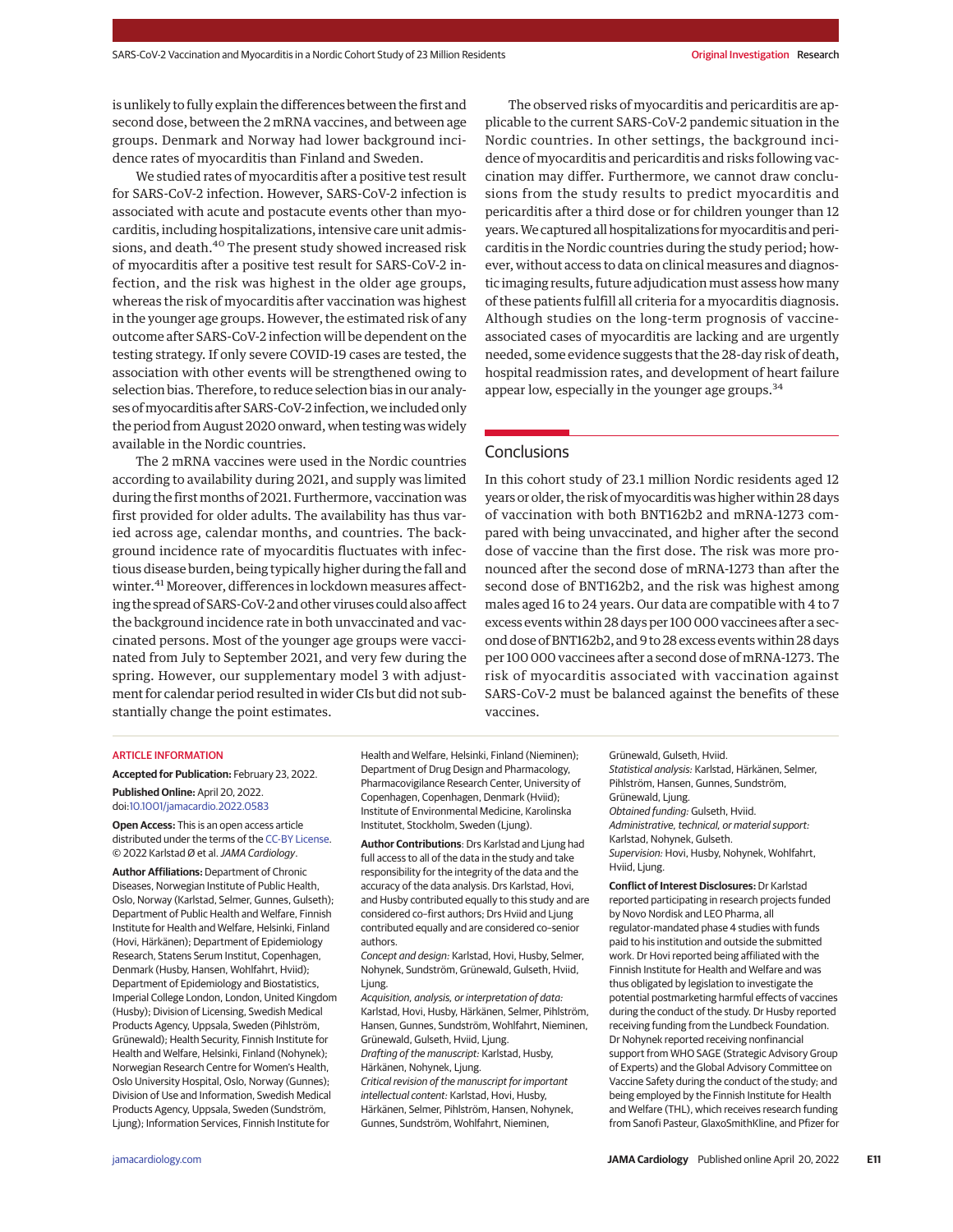research studies not related to the current study nor to COVID-19. Dr Sundström reported participating in research funded by governmental agencies, universities, Astellas Pharma, Janssen Biotech, AstraZeneca, Pfizer, Roche, (then) Abbott Laboratories, (then) Schering-Plough, UCB Nordic, and Sobi, with all funds paid to Karolinska Institutet, outside the submitted work. Dr Nieminen reported receiving grants from Sanofi Pasteur outside the submitted work; and being employed by THL. Dr Grünewald reported being involved in the European Medicines Agency regulatory assessment of Comirnaty; being previously employed at a drug development consultancy firm with cross-product responsibilities; and being involved on a project for pertussis vaccines funded by Sanofi Pasteur, Merck Sharp & Dohme Corp, and GlaxoSmithKline at the Swedish Agency of Infectious Disease Control. Dr Gulseth reported participating in research projects and clinical trials funded by Novo Nordisk, GlaxoSmithKline, AstraZeneca, and Boehringer-Ingelheim paid to Oslo University Hospital; and receiving personal fees from Sanofi-Aventis. Dr Hviid reported receiving grants from The Lundbeck Foundation during the conduct of the study. Dr Ljung reported receiving grants from Sanofi Aventis paid to his institution outside the submitted work; and receiving personal fees from Pfizer outside the submitted work. No other disclosures were reported.

**Additional Information:** Among us, Dr Hviid had full access to all the Danish data, Dr Hovi had full access to all the Finnish data, Dr Karlstad had full access to all the Norwegian data, Dr Ljung had full access to all the Swedish data, and Dr Härkänen had full access to all the meta-analyses data in the study, and each investigator takes responsibility for the integrity of the data and the accuracy of the respective analyses. In addition, Drs Husby, Hansen, and Wohlfahrt, of the Statens Serum Institut, analyzed the Danish data and are responsible for those analyses; Drs Karlstad, Selmer, and Gunnes, of the Norwegian Institute of Public Health, conducted and are responsible for the analyses of the Norwegian data; Drs Hovi and Härkänen, of the Finnish Institute for Health and Welfare, conducted and are responsible for the analyses of the Finnish data; and Drs Pihlström, Sundström, Grünewald, and Ljung, of the Swedish Medical Products Agency, conducted and are responsible for the analyses of the Swedish data.

#### **REFERENCES**

**1**. European Medicines Agency (EMA). COVID-19 mRNA vaccines Comirnaty and Spikevax: risk of myocarditis pericarditis. Published online July 19, 2021. Accessed November 9, 2021. https://www. ema.europa.eu/en/medicines/dhpc/covid-19-mrnavaccines-comirnaty-spikevax-risk-myocarditispericarditis

**2**. Mevorach D, Anis E, Cedar N, et al. Myocarditis after BNT162b2 mRNA vaccine against Covid-19 in Israel. N Engl J Med. Published online October 6, 2021. doi:10.1056/NEJMoa2109730

**3**. Witberg G, Barda N, Hoss S, et al. Myocarditis after Covid-19 vaccination in a large health care organization. N Engl J Med. Published online October 6, 2021. doi:10.1056/NEJMoa2110737

**4**. Klein NP, Lewis N, Goddard K, et al. Surveillance for adverse events after COVID-19 mRNA vaccination.JAMA. 2021;326(14):1390-1399. doi:10.1001/jama.2021.15072

**5**. Centers for Disease Control and Prevention Advisory Committee on Immunization Practices meeting. Myocarditis analyses in the vaccine safety datalink: rapid cycle analyses and "head-to-head" product comparisons. October 21, 2021. Accessed March 10, 2022. https://www.cdc.gov/vaccines/ acip/meetings/downloads/slides-2021-10-20-21/ 08-COVID-Klein-508.pdf

**6**. Montgomery J, Ryan M, Engler R, et al. Myocarditis following immunization with mRNA COVID-19 vaccines in members of the US military. JAMA Cardiol. 2021;6(10):1202-1206. doi:10.1001/ jamacardio.2021.2833

**7**. Centers for Disease Control and Prevention Advisory Committee on Immunization Practices meeting. Myopericarditis following COVID-19 vaccination: updates from the Vaccine Adverse Event Reporting System (VAERS). October 21, 2021. Accessed March 10, 2022. https://www.cdc.gov/ vaccines/acip/meetings/downloads/slides-2021-10- 20-21/07-COVID-Su-508.pdf

**8**. US Food and Drug Administration Vaccines and Related Biological Products Advisory Committee Meeting. Surveillance updates of myocarditis/ pericarditis and mRNA COVID-19 vaccination in the FDA BEST System. October 14, 2021. Accessed March 10, 2022. https://www.fda.gov/media/ 153090/download

**9**. Centers for Disease Control and Prevention Advisory Committee on Immunization Practices meeting. COVID-19 vaccine safety updates. October 21, 2021. Accessed March 10, 2022. https://www. cdc.gov/vaccines/acip/meetings/downloads/slides-2021-10-20-21/06-COVID-Shimabukuro-508.pdf

**10**. Government of Ontario. Canada. Ontario recommends the use of Pfizer-BioNTech COVID-19 vaccine for individuals aged 18-24 years old. Published online September 29, 2021. Accessed September 29, 2021. https://news.ontario.ca/en/ statement/1000907/ontario-recommends-theuse-of-pfizer-biontech-covid-19-vaccine-forindividuals-aged-18-24-years-old

**11**. EPI-PHARE. Myocardite et péricardite après la vaccination Covid-19 [in French]. Published online November 8, 2021. Accessed November 9, 2021. https://www.epi-phare.fr/rapports-detudes-etpublications/myocardite-pericardite-vaccinationcovid19/

**12**. Ljung R, Sundström A, Grünewald M, et al. The profile of the Covid-19 vaccination register safety study in Sweden (CoVacSafe-SE). Ups J Med Sci. 2021;126. doi:10.48101/ujms.v126.8136

**13**. Laugesen K, Ludvigsson JF, Schmidt M, et al. Nordic Health Registry–based research: a review of health care systems and key registries. Clin Epidemiol. 2021;13:533-554. doi:10.2147/CLEP.S314959

**14**. Ludvigsson JF, Håberg SE, Knudsen GP, et al. Ethical aspects of registry-based research in the Nordic countries. Clin Epidemiol. 2015;7:491-508. doi:10.2147/CLEP.S90589

**15**. Schultz NH, Sørvoll IH, Michelsen AE, et al. Thrombosis and thrombocytopenia after ChAdOx1 nCoV-19 vaccination. N Engl J Med. 2021;384(22): 2124-2130. doi:10.1056/NEJMoa2104882

**16**. Pottegård A, Lund LC, Karlstad Ø, et al. Arterial events, venous thromboembolism,

thrombocytopenia, and bleeding after vaccination with Oxford-AstraZeneca ChAdOx1-S in Denmark and Norway: population based cohort study. BMJ. 2021;373(1114):n1114. doi:10.1136/bmj.n1114

**17**. Sera F, Armstrong B, Blangiardo M, Gasparrini A. An extended mixed-effects framework for meta-analysis. Stat Med. 2019;38(29):5429-5444. doi:10.1002/sim.8362

**18**. R Core Team. The R Project for Statistical Computing. R Foundation for Statistical Computing, Vienna, Austria; 2021. Accessed November 9, 2021. https://www.r-project.org

**19**. Cochran WG. The comparison of percentages in matched samples. Biometrika. 1950;37(3-4):256-266. doi:10.1093/biomet/37.3-4.256

**20**. US Food and Drug Administration. Spikevax. February 18, 2022. Accessed February 21, 2022. https://www.fda.gov/vaccines-blood-biologics/ spikevax

**21**. US Food and Drug Administration. Comirnaty (previously COVID-19 vaccine Moderna). December 16, 2021. Accessed February 21, 2022. https:// www.fda.gov/vaccines-blood-biologics/comirnaty

**22**. European Medicines Agency. Spikevax (previously COVID-19 vaccine Moderna). February 21, 2022. Accessed February 12, 2022. https://www. ema.europa.eu/en/medicines/human/EPAR/ spikevax

**23**. European Medicines Agency (EMA). Comirnaty. February 16, 2022. Accessed February 21, 2022. https://www.ema.europa.eu/en/medicines/human/ EPAR/comirnaty

**24**. American College of Cardiology. Perspectives: vaccine-associated myocarditis risk in context: emerging evidence. February 9, 2022. Accessed February 21, 2022. https://www.acc.org/Latest-in-Cardiology/Articles/2022/02/09/12/56/Vaccine-Associated-Myocarditis-Risk-in-Context

**25**. World Health Organization. WHO coronavirus (COVID-19) dashboard. Accessed February 16, 2022. https://covid19.who.int

**26**. Andrews N, Stowe J, Kirsebom F, et al. Covid-19 vaccine effectiveness against the Omicron (B.1.1.529) variant. N Engl J Med. 2022. Published online March 2, 2022. doi:10.1056/NEJMoa2119451

**27**. Bager P, Wohlfahrt J, Bhatt S, et al. Reduced risk of hospitalisation associated with infection with SARS-CoV-2 Omicron relative to Delta: a Danish cohort study. Lancet. Published online January 14, 2022. doi:10.2139/ssrn.4008930

**28**. Lyngse FP, Kirkeby CT, Denwood M, et al. Transmission of SARS-CoV-2 Omicron VOC subvariants BA.1 and BA.2: evidence from Danish households. medRxiv. Preprint posted online January 30, 2022. doi:10.1101/2022.01.28.22270044

**29**. Ioannou GN, Locke ER, Green PK, Berry K. Comparison of Moderna versus Pfizer-BioNTech COVID-19 vaccine outcomes: a target trial emulation study in the U.S. Veterans Affairs healthcare system. EClinicalMedicine. 2022;45: 101326. doi:10.1016/j.eclinm.2022.101326

**30**. Dickerman BA, Gerlovin H, Madenci AL, et al. Comparative effectiveness of BNT162b2 and mRNA-1273 vaccines in US veterans. N Engl J Med. 2022;386(2):105-115. doi:10.1056/NEJMoa2115463

**31**. Dagan N, Barda N, Balicer RD. Adverse effects after BNT162b2 vaccine and SARS-CoV-2 infection, according to age and sex. N Engl J Med. 2021;385 (24):2299. doi:10.1056/NEJMc2115045

**32**. Barda N, Dagan N, Ben-Shlomo Y, et al. Safety of the BNT162b2 mRNA Covid-19 vaccine in a